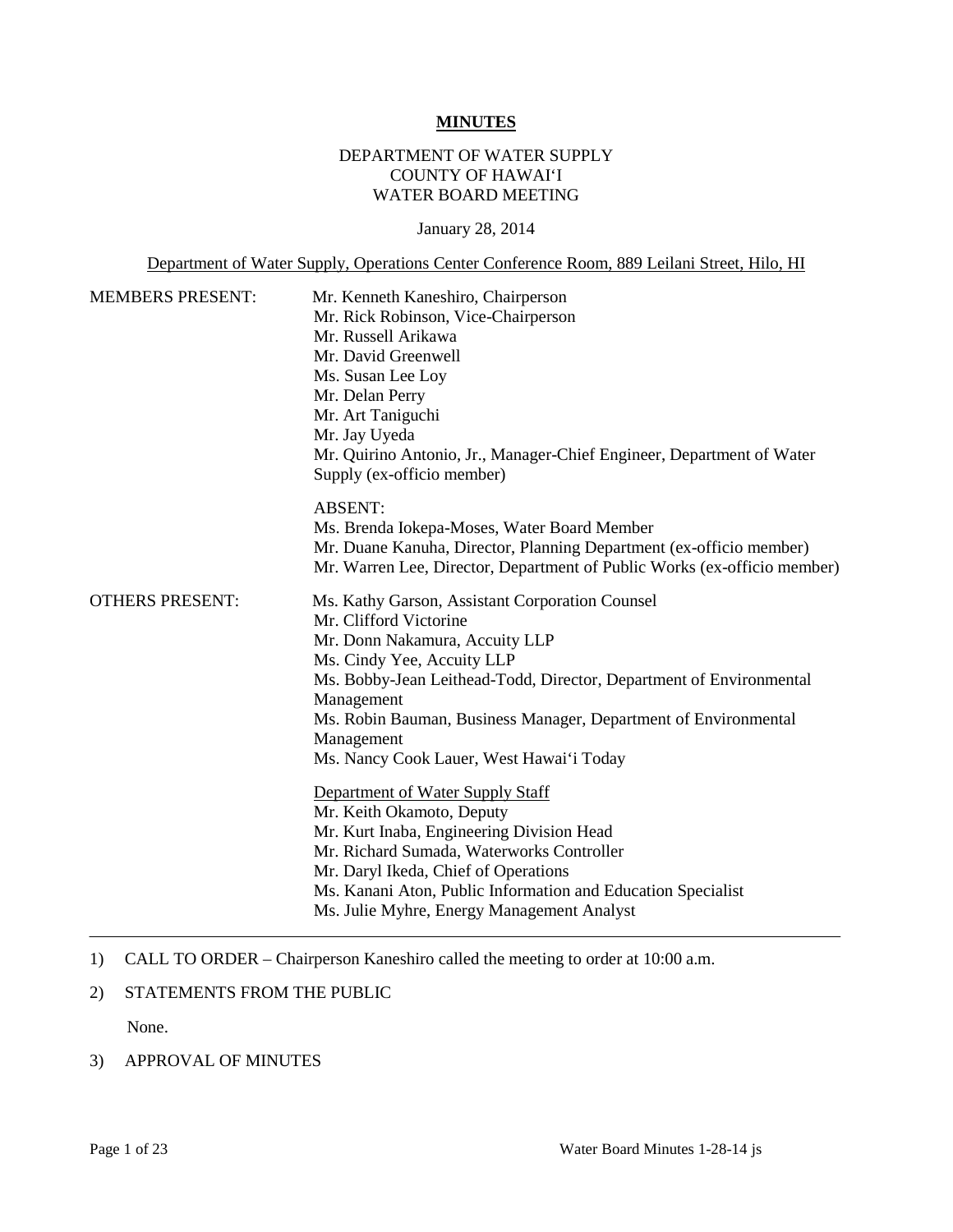The Chairperson entertained a Motion to approve the Minutes of the December 17, 2013, Water Board meeting.

ACTION: Mr. Taniguchi moved to approve; seconded by Mr. Arikawa and carried unanimously by voice vote.

# 4) APPROVAL OF ADDENDUM AND/OR SUPPLEMENTAL AGENDA

None.

# 5) PRESENTATION OF AUDITED FINANCIAL STATEMENTS – JUNE 30, 2013

Copies of the Department's Audited Financial Statements for the fiscal year ended June 30, 2013, were distributed to Board members. Mr. Donn Nakamura, a representative of Accuity LLP, the Department's independent auditors, briefed the Board on the three reports his firm had prepared:

- DWS's Financial Statements for FY2013 and 2012;
- DWS's Internal Control and Business Issues Report to June 30, 2013; and
- Presentation to the Water Board of 2013 Audit Results

Mr. Nakamura noted that the Financial Statements for FY2013 used a new format designed to be clearer for readers; the new format is longer, in order to provide more clarity to readers.

He said that his firm was providing an "*unmodified"* opinion, which he said was a new term which means the same thing as an "unqualified" opinion. He explained that there were no material misstatements or anything that would require a "modified" opinion.

Mr. Nakamura noted that on page 4, there was a slight net increase in capital assets, which slightly outpaced depreciation.

Turning to the Balance Sheet on page 7, he noted that cash and cash equivalents increased by a significant \$13.2 million, while investments decreased by \$11.3 million, primarily due to the maturity of certificates of deposit. Total capital assets grew by more than \$5 million over the year, he said.

Turning to liabilities, long-term debt decreased by approximately \$7.4 million, due to the forgiveness of State Revolving Fund (SRF) loans, and the repayment of general obligation bonds. Among the loans forgiven was one for \$4.7 million from the American Reinvestment and Recovery Act (ARRA) related to the Āhualoa Well repair, with another \$3.3 million in repayments of SRF loans and other general obligation bonds during the year.

Mr. Nakamura reported that regarding operating revenues, there was an increase in water sales during the year, and that was due to a combination of increasing consumption and a slight increase in rates.

Meanwhile, operating expenses were stable, posting only a slight increase. He noted that the operating loss for 2013 fell to \$1.4 million, versus \$2.2 million in 2012.

One large item at the bottom of page 9 was Contributions in Aid of Construction, which rose to \$15.2 million in 2013, versus \$ 3.2 million in 2012. That was a significant contributor to the increase in the Department's net position, Mr. Nakamura said.

In addition to the \$13.2 million increase in cash and cash equivalents, there was also \$5.5 million in cash provided by operating activities. There was significantly more cash received from customers, at \$48.5 million, versus payments to suppliers for goods and services, at \$31 million, and \$8 million paid to employees for services.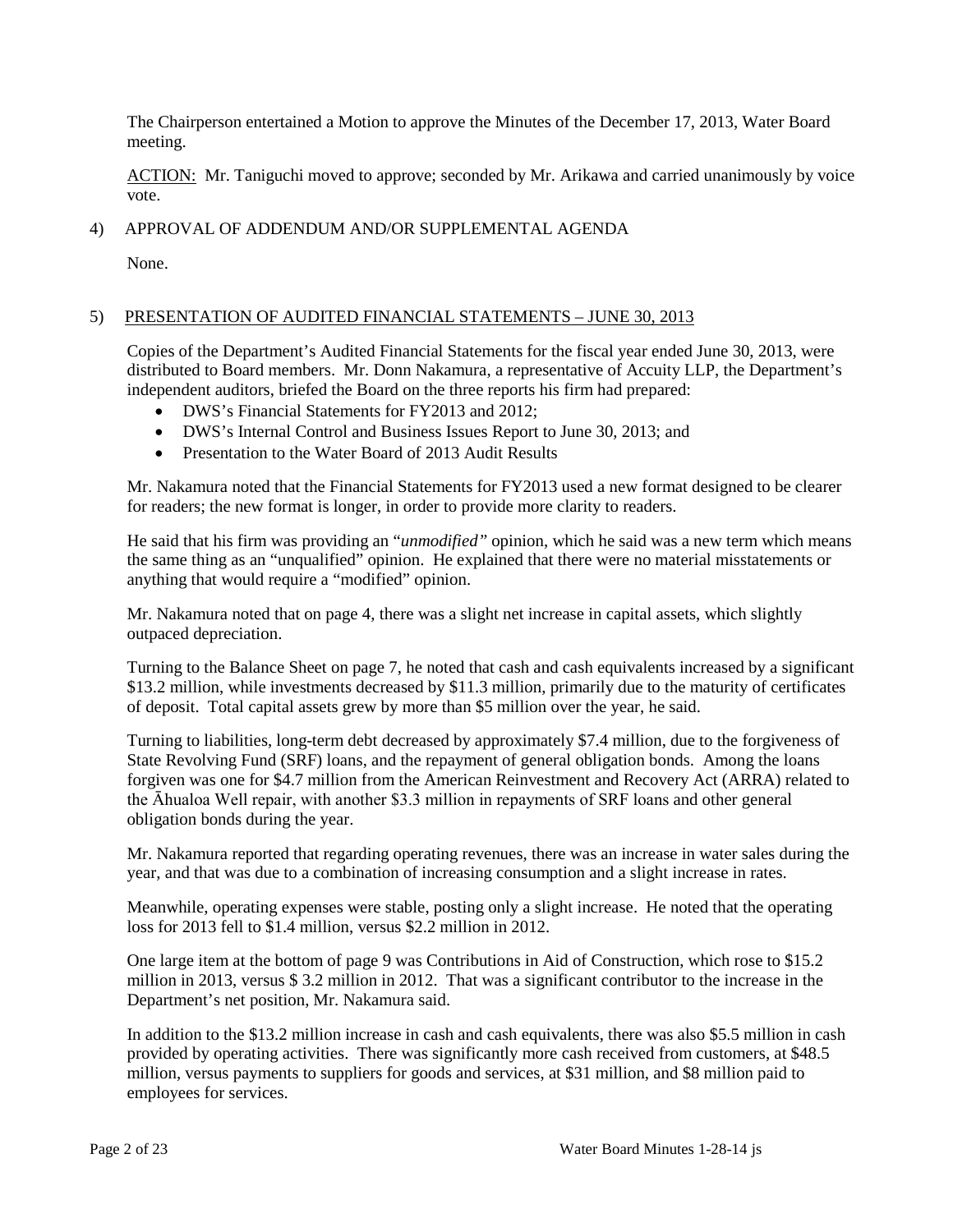Mr. Nakamura reported that in FY2013 there were no material weaknesses or significant deficiencies. There were two Information Technology (IT) control deficiencies, which are detailed in the Internal Control and Business Issues Report, he said. These control deficiencies involve logical security, change management and IT operations, and the report makes recommendations related to these items.

The other control deficiency involves Construction Work in Progress, where work in progress was improperly transferred to capital assets during the year. Therefore, certain adjustments were required during the audit, Mr. Nakamura said.

Mr. Taniguchi noted that DWS's I.T. had improved significantly since the previous audit's comments.

Mr. Nakamura confirmed this.

Mr. Taniguchi asked about one of the audit's recommendations on I.T. that called for implementing "controls to restrict access to developers" or detecting unauthorized changes to the application. He asked whether DWS was allowing developers (i.e., property developers) access to DWS's I.T. system.

Mr. Sumada said that developers (i.e., software vendors) need to get into the system to fix or reset things, etc.

The Manager-Chief Engineer clarified that "developers" actually meant software vendors.

Mr. Taniguchi asked why it would be a problem for software vendors to have access; he noted that they would be bonded.

The Manager-Chief Engineer confirmed that if there is a problem, DWS calls the vendor, and they fix the problem.

Mr. Taniguchi said that in that case, the recommendation is to not allow access other than the specific task that the vendor has been called in to do. Once they do the job, then DWS shuts off access.

Mr. Nakamura said that was one option, while another option would be to implement some kind of monitoring tool to monitor what the vendor is doing.

The Manager-Chief Engineer confirmed that DWS does implement such a monitoring software system.

Mr. Taniguchi asked when this audit started.

Mr. Nakamura said the audit began in September 2013.

Mr. Taniguchi said that the reclassification of the Work in Progress to assets has already been taken care of; he believed everything had been transferred over by now.

Mr. Sumada confirmed this.

Mr. Nakamura said yes, this had taken place, but noted that during the audit, certain things were identified.

Mr. Taniguchi asked if there were more things that were not transferred over.

The Manager-Chief Engineer said that he believed that the Engineering Division has sufficiently explained the situation to the auditors.

Mr. Taniguchi said DWS moved a lot of stuff over. He said that overall, this report is pretty good.

Mr. Robinson said Mr. Nakamura had whipped through his report, but basically, revenues are up, expenses are down, profits are up.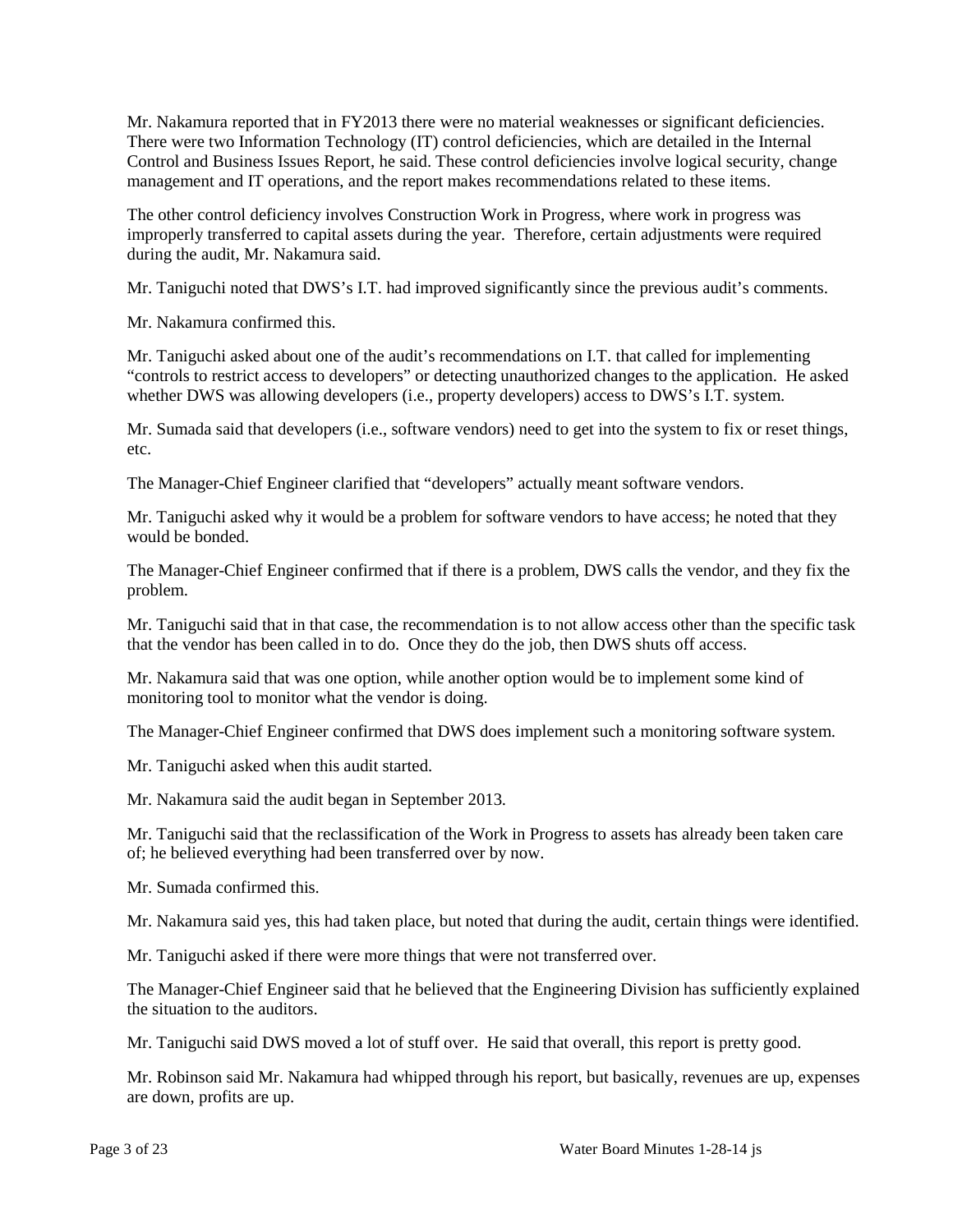Mr. Nakamura said the operating expenses had actually increased slightly, but the increase in the operating revenues were greater than the operating expenses, so the operating loss decreased.

Mr. Robinson said he had three questions. Turning to the top of page 5, he noted that long-term debt decreased by \$7.4 million, due largely to the forgiveness of \$4.7 million in State Revolving Fund (SRF) loans. He asked what triggers forgiveness of a SRF loan.

Mr. Nakamura said that the loans that were forgiven were issued under ARRA, whereby the entire loan amount is forgiven. New SRF loans often include partial forgiveness, based on certain criteria. He said that ARRA loans such as the one for the Āhualoa Well repair are forgiven in full, generally once the project is completed.

Mr. Robinson said these are monies that come from the Federal government to the State, which funnels the monies to the County. The loans are forgiven because the Federal government keeps printing paper, he said.

Mr. Nakamura said yes.

Mr. Robinson, turning to page 9, asked about the Contributions in Aid of Construction, which rose by \$12 million. He asked if those were State funds or Federal funds.

Mr. Nakamura said that is primarily grants (including the \$4.7 million loan forgiveness already noted), as well as any infrastructure contributed by developers or other types of cash and non-cash contributions.

Mr. Robinson said so it means somebody writes DWS a check.

The Manager-Chief Engineer said it was not so much a matter of writing a check. Instead, DWS occasionally gets a Dedication of a water system, in the form of a Bill of Sale, and that will be listed in the cost of the system. That is what is meant by Contributions in Aid of Construction.

Mr. Robinson said his last question was in regard to the entry on page 10, involving change in cash position "due to maturities in investments." He said he was not clear on that.

Mr. Nakamura said that on page 7, showing Assets, there are \$5.9 million in current investments as of June 30, 2102, and another \$5.3 million in restricted investments. As of June 30, 201**3,** those were zero. The funds that were invested in those various investments, (mostly CDs), matured during FY2013, and the funds were reinvested as of year-end. As of year-end, they were zero. All of the cash that the Department had was classified as cash or cash equivalents, he said.

Mr. Nakamura concluded his presentation with a review of the Required Communications, which are items required by the American Institute of Certified Public Accountants. He noted that on page 9 of the Presentation to the Water Board, there were three Adjusting Entries as of June 30, 2013:

- To properly state depreciation expense by \$2.8 million;
- To properly place CIP assets in service; and
- To properly state depreciation expense related to assets improperly included in CIP.

Mr. Nakamura noted that FY2013 was the final year of Accuity's four-year contract with the County, and he expressed hope that his firm would be able to serve the County in the future.

*Ms. Lee Loy requested that Item 9(C), DEPARTMENT OF ENVIRONMENTAL MANAGEMENT DISCUSSION REGARDING BILLING, DELINQUENCIES AND COUNTY CODE AMENDMENTS TO PERMIT WATER SHUT-OFF, be taken next, to accommodate the Director of the Department of Environmental Management, who was waiting to make a presentation.*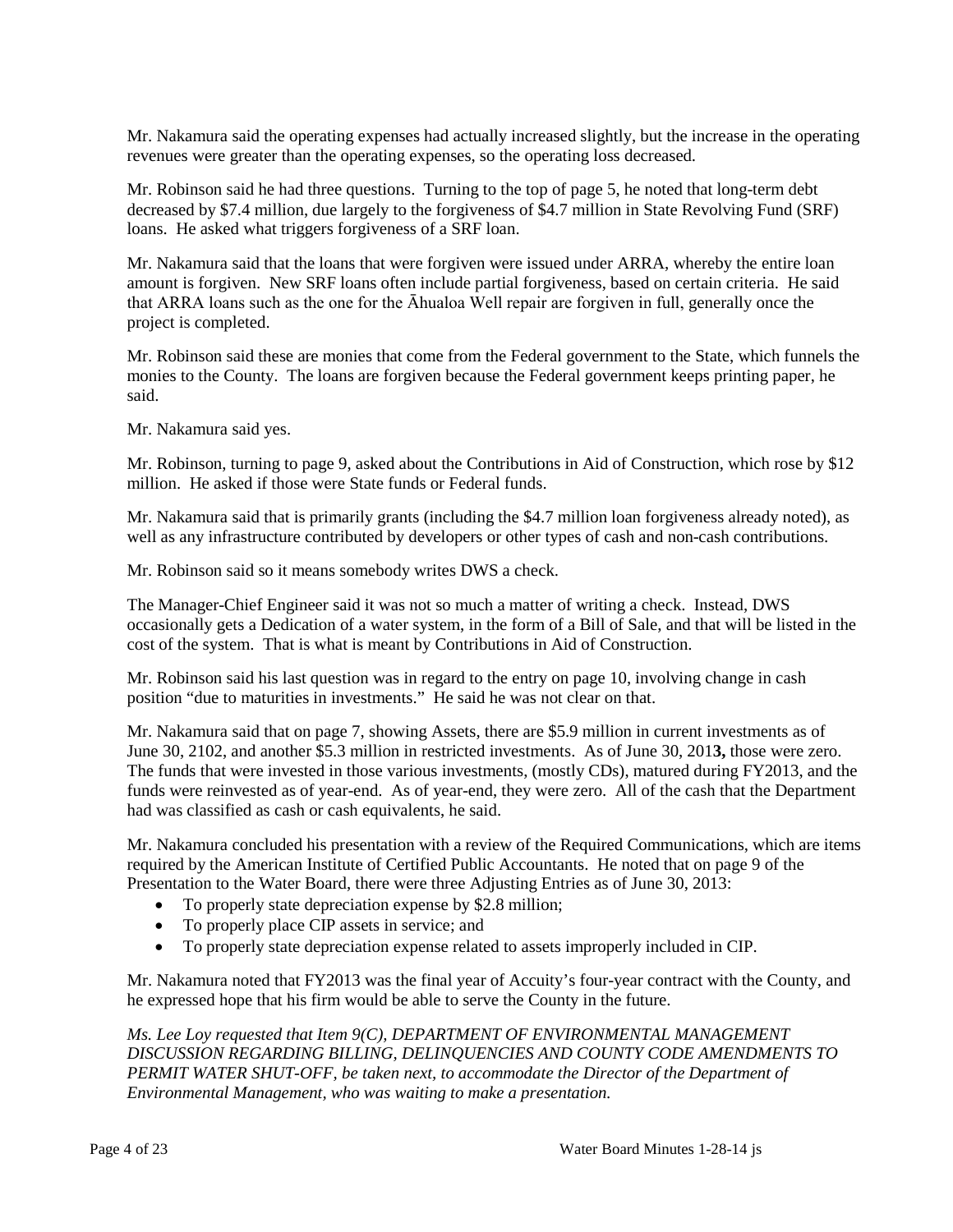#### 9) MISCELLANEOUS

## C. **DEPARTMENT OF ENVIRONMENTAL MANAGEMENT DISCUSSION REGARDING BILLING, DELINQUENCIES AND COUNTY CODE AMENDMENTS TO PERMIT WATER SHUT-OFF:**

Ms. Bobby-Jean Leithead-Todd, the Director of the Department of Environmental Management (DEM), explained what her Department was proposing in terms of enhancing the County's ability to collect delinquent sewer fees. The collection of delinquent sewer fees has always been problematic for DEM, partly due to the inability to cut off service to the building in question. DEM had considered cutting delinquent customers from the sewer system, but that would pose health hazards such as backed up plumbing, etc. Instead, it would be easier to cut off water service to the facility, she said.

For a long time, DEM and DWS had mulled the idea of joint billing, but now DEM is proposing an amendment to the Hawai'i County Code. The proposed amendment would give DWS the authority, but not the mandate, to shut off water service at the request of the DEM director. DEM would go through its files, and would have already gone through attempts to collect the delinquencies before resorting to this. It would be only in cases where DEM has determined that DEM was not able to work out a payment plan, and where DEM determined that enforcement action (short of going to court for a judgment against the delinquent customer) was needed. Putting a lien on a property is much more difficult than shutting off water service, she noted. DEM would not be sending all of its delinquent accounts to DWS; the request to shut off water service would only be made when all other remedies were exhausted. DEM hopes that this will lead people to the table to enter into a payment plan. This would be similar to what DEM did, regarding delinquencies involving its solid waste facilities. DEM in that case cut off access to the landfills, to delinquent commercial haulers who did not make a payment plan with DEM. It turned out that many of the delinquencies vanished as the commercial haulers, faced with blocked access to the landfills, paid the money they owed to DEM.

Ms. Leithead-Todd said that having the leverage of shutting the water off to delinquent sewer customers is the reasonable way to go. This would not require any adjustment of DWS's billing, nor would it require DWS to collect the delinquent sewer bills. DWS and DEM would continue to have separate billings. The only time that DEM would request water shut-offs would be in cases where DEM determined that there was an opportunity to pursue collection by wielding the threat of a water shut-off.

Ms. Leithead-Todd said that in actual enforcement to shut off water, a DWS employee would go to the property accompanied by a DEM collection clerk, who would be able to accept payment on the spot from the delinquent customer. DEM and DWS would work out the details of how such visits would work. She thought this would go a long way to help DEM.

She thought this would work better than the measures taken by the other counties. City and County of Honolulu's Board of Water Supply does joint billing with waste water, but the situation on Oahu is very different from that of the Big Island. Much of Oahu is sewered, whereas here on this island, there are small, discrete areas served by sewer systems. Ms. Leithead-Todd noted that DWS's list of customers is much larger than DEM's list of sewer customers.

Ms. Leithead-Todd said that the proposed amendment removes some of the concerns that DWS had, for example, about needing to change its software to accommodate DEM billing, etc. This proposal will keep the two departments' operations separate, and shut-offs would be only upon DEM's request.

Returning to the way the other counties handle things, Oahu has combined water-sewer billing, and has been implementing water shut-offs. Maui authorizes their water department to terminate water services for delinquent payments of sewer fees. They also process water bills with sewer bills. Kauai also has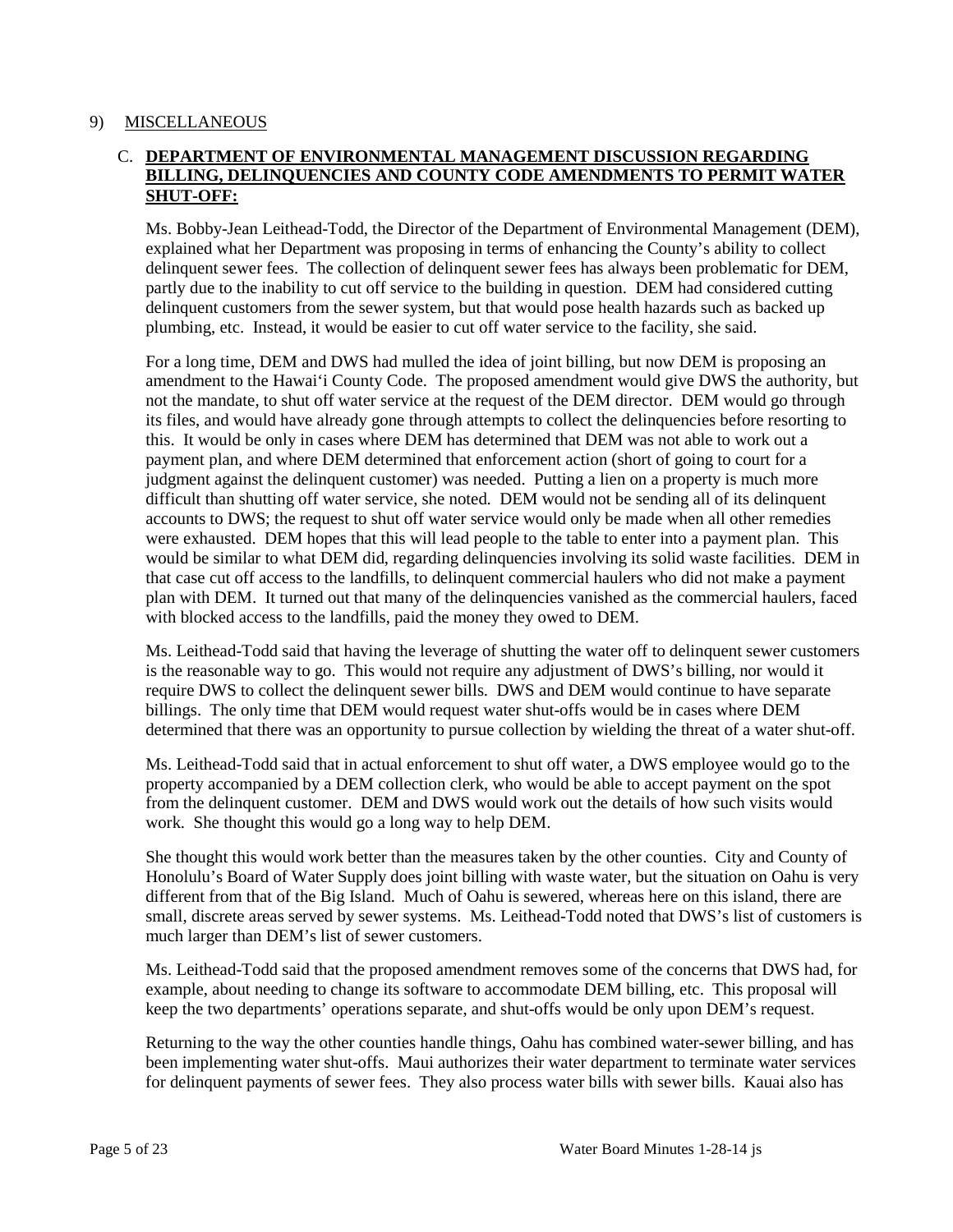similar language in its code that stipulates that for any sewer bill which is 30 days delinquent, water services may be shut off 5 days after issuance of a written notice.

DEM would incorporate a notice provision in its amendment, which would give customer X number of days to pay their bill. DEM will submit a request to the County Council, to amend the Hawai'i County Code with very simple language. She noted that the Board had received copies of the proposed amendment. DEM would obviously coordinate everything with DWS.

Any appeals to the shut-offs would go to DEM's Environmental Management Commission; it would not go to the Board of Water Supply, Ms. Leithead-Todd said. Therefore, if someone was protesting a water shut-off, it would come to DEM, and its Environmental Management Commission would handle the appeal. The appeals would not come to the Water Board, she said. The beauty of this is that it would not add to the Water Board's Agendas, and would not require the Water Board to hold Chapter 91 hearings. The onus for those Chapter 91 hearings would be on DEM.

Mr. Arikawa asked whether, if this proposal is implemented, the time frame would be similar to that of Kauai (i.e., shut-off five days after delivery of a notice to delinquent customers).

Ms. Leithead-Todd said she imagined it would be longer than five days.

Ms. Garson said yes, DWS would follow its existing procedures for water shut-offs.

Ms. Leithead-Todd said that DEM would want to align itself with DWS; she thought that five days was a bit too tight a turnaround, given mailing, holidays, weekends and other timing factors. In any case, DEM would want to mirror DWS's procedures.

Mr. Taniguchi asked how many customers would be affected; he asked whether they were commercial or residential customers.

Ms. Leithead-Todd said that it would be both commercial and residential customers. She said that approximately 74 percent of DEM's sewer customers were current on their payments, and there were varying degrees of delinquency for the rest. Some of DEM's accounts are uncollectible, such as when a customer moves and the new property owner is not responsible for paying the delinquent bill. DEM needs to weed out some of its old files, and write off some accounts, she said.

Mr. Taniguchi said that the big thing in DEM's proposal is leverage.

Ms. Leithead-Todd confirmed this.

Mr. Taniguchi said that DWS's proposed legislation allows DWS to place liens on the property of delinquent customers. Most of the people affected are property owners, and a lien would cloud the title. Eventually, the property owner would want to refinance, etc., and that is when DWS will get its money.

Ms. Leithead-Todd said she had just seen the proposed legislation, which allows DWS to put liens on property.

Mr. Taniguchi said that this would provide DEM with a lot of leverage, too. Mr. Taniguchi said his concern with DEM's proposal is that in the event of a water shut-off, customers will call DWS, instead of DEM. DWS's customer service staff will get the brunt of the calls, he said.

Ms. Leithead-Todd said that assuming the DEM proposal goes through, DEM will be leaving notices on the house where DEM is proposing to shut off the water (after having already sent the delinquent sewer customer a letter regarding the delinquency). DEM will physically leave at the house a notice that tells the customer to call DEM to get the water restored, after paying the bill.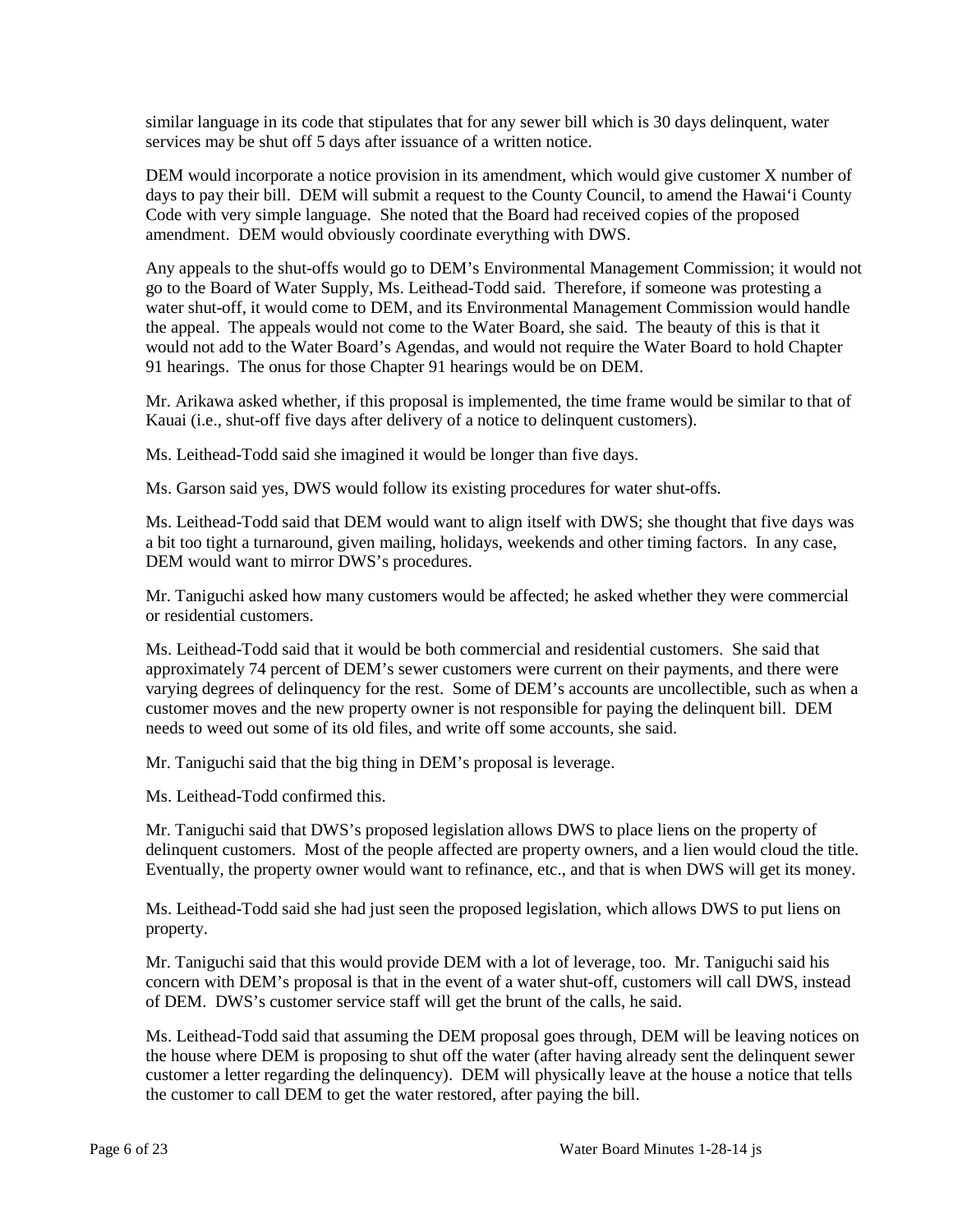Mr. Taniguchi asked whether Ms. Leithead-Todd thought that DWS's proposed bill would help DEM.

Ms. Leithead-Todd hedged, saying that in theory it would help DEM if the bill contained language for other things. The problem with liens is that, in order for DEM to get a lien for a delinquent bill, DEM would have to go through a hearings process, and would have to go to court to get a court order approving the lien. DWS may want to take a look at what process DWS would have to go through to establish a lien, she said.

Mr. Taniguchi said that DWS's bill would allow the process of going through the judicial system.

Ms. Leithead-Todd said that as of now, she would have to go to court to get a lien. She could imagine herself asking Corporation Counsel to go to court over 300-odd accounts, and she could imagine Corporation Counsel's response. DEM is looking into using a collection agency or some other contractor, to go after the delinquencies on both solid waste and sewer bills. DEM has a lot of such accounts, but the vast majority of them make payment plans with DEM. However, in some cases, this is very difficult, and a lien on the property is the only way to go. The tough part involves *who* actually signed for the water bill or sewer bill. She said that DEM has language that would allow DEM to assess the property owner, which would allow DEM to go after the owner in the event that a tenant failed to pay his bill. In some cases, that has worked to generate payments. DEM needs to be able to turn off the water, and then the tenant will be screaming at the property owner.

Mr. Taniguchi said this could work the other way around, too.

Mr. Robinson asked whether any other County sewer areas were serviced by private water companies.

Ms. Leithead-Todd said yes, by both private water systems, as well as private sewer systems. The biggest disparity is the amount that is charged for those private systems. Ms. Leithead-Todd cited Kamehameha Investment Corporation's waste water system, but did not know how much they charged. She checked with Parker Ranch, which currently charges about \$130 a month per household for sewer service, whereas DEM only charges \$27 per month. Meanwhile, the City and County of Honolulu charges more than \$100 a month, amid a growing recognition of the need for adequate repair and maintenance. She noted that DEM's pipes are subject to the chemicals and gases that go through the pipes as the waste decomposes. Sewer pipes are much more prone to corrosion than water pipes, which are subject to whatever is happening on the ground, such as salt and humidity. DEM needs to be more aggressive on repair and maintenance, and needs a better source of income than the \$27 a month that DEM charges now.

Mr. Taniguchi noted that Honolulu charges by water usage.

Ms. Leithead-Todd confirmed this. A political debate over whether to raise sewer rates arose at the County Council, and a Council member from West Hawai'i argued that the West side's water bills (used to irrigate lawns, fill swimming pools, etc.) did not reflect the actual amount of sewage going into the system. In a great compromise, the Council instituted a flat fee instead of a fee based on consumption. This gives no incentive to reduce water use based on sewer fees, Ms. Leithead-Todd said. By contrast, DWS has a *consumption* rate. This comes into play at Ms. Leithead-Todd's house, home to five boys who take long showers. She noted that there are indeed differences between the way DEM and DWS issues their respective billings. Ms. Leithead-Todd said that the beauty of DWS's system is that it is governed by a semi-autonomous Board. DEM's difficulty is that it must go to the County Council any time it wants to raise its fees. Historically, this has been extremely difficult, despite rising costs of operations such as salaries, repairs and maintenance, etc. She cited the Council's two-year election cycle as one reason for the difficulty in raising fees. Ms. Leithead-Todd wished aloud that she had a set-up like that of DWS. DEM currently has a General Fund subsidy for waste water, and a subsidy for solid waste. She said she has less of a problem with the solid waste subsidy, with which DEM operates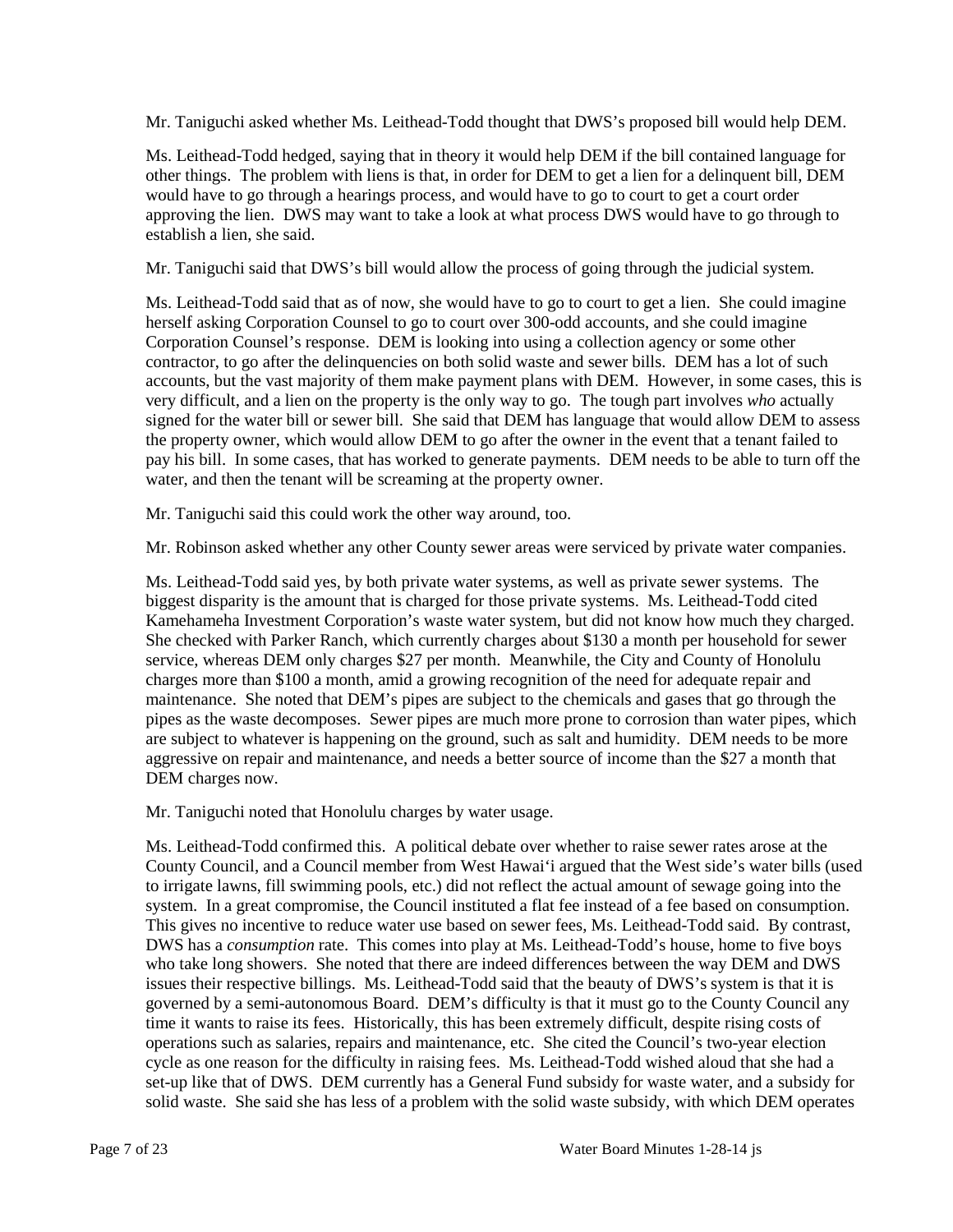all of the transfer stations (where DEM does not charge anything). The General Fund subsidy is basically operating the residential collections that DEM does at the transfer stations. However, the sewers are only for those on the system, and the subsidy does not reflect DEM's costs to operate the systems.

Mr. Arikawa noted that his real estate company had a lot of problems with sewer billings, involving a lot of tenants and owners. His company worked closely with DEM over this problem. When DEM started putting on its forms *who* is responsible for the bill, (i.e., whether owner or tenant), his company's list of delinquencies shrank. He said his company worked really well with DEM; he could not remember who at DEM it was.

Ms. Leithead-Todd said it was probably the Business Manager, Ms. Robin Bauman.

Mr. Arikawa said DEM really helped his company reduce its delinquencies; the property owners are happy, and now there are only a few problem people. He thanked DEM for what it did with its forms.

Ms. Leithead-Todd said that going forward, working with DWS will be even easier because DEM is now the tenant downstairs from DWS. She said that having the ability to shut the water off will really make sense. DEM is subject to DOH and EPA mandates. The inability to collect some of this money makes it very difficult to maintain DEM's equipment replacement fund, and it makes it very difficult to be able to budget adequately for a lot of the projects that DEM needs to do. DEM and DWS have been talking about this issue for more than 10 years, and Ms. Leithead-Todd said that she hoped that this arrangement will work for both departments.

Mr. Greenwell commended Ms. Leithead-Todd for coming up with a much more palatable resolution than the one previously brought before the Water Board. The previous resolution was one that the Board could not swallow.

Ms. Leithead-Todd said that DWS has excellent staff with whom DEM has worked closely. The current proposal was hammered out, to alleviate some of the Board's concerns, including concerns regarding which department gets the customer calls, and which department handles Chapter 91 hearings, etc. The two departments have managed to take care of most, if not all, of the concerns that were raised earlier.

Chairperson Kaneshiro asked what would happen if a customer pays his water bill, but fails to pay his sewer bill. He wondered whether the customer would protest having his water shut off despite having paid his water bill. He asked whether there would be language that specifically states what has happened.

Ms. Leithead-Todd said yes, the language would start with language like: "Pursuant to such-and-such Bill", and then the customer can go and yell at the County Council, which will have approved the Bill. She said that her common response, when people complain about something in the County Code, is to refer the caller to their Council Member.

Chairperson Kaneshiro asked whether the language would clearly steer the onus away from DWS.

Ms. Leithead-Todd said yes, the language in the notices to delinquent customers could state the impending water shut-off was because of a delinquent waste water bill. She noted that DEM would work with the customer to reach a payment plan, such as \$30.00 per month on a \$1,000.00 delinquency. The companion bill that DEM is putting forward would reduce the current 18 percent interest rate on delinquent bills; this percentage is inconsistent with what everybody else in the County charges for delinquencies. The rest of the County charges 12 percent interest, she said. The interest rate is higher than what people would be charged for a bank loan or a mortgage. The higher percentage reflects the extra work and effort that DEM has to put in every month, to track all of the delinquencies,and to do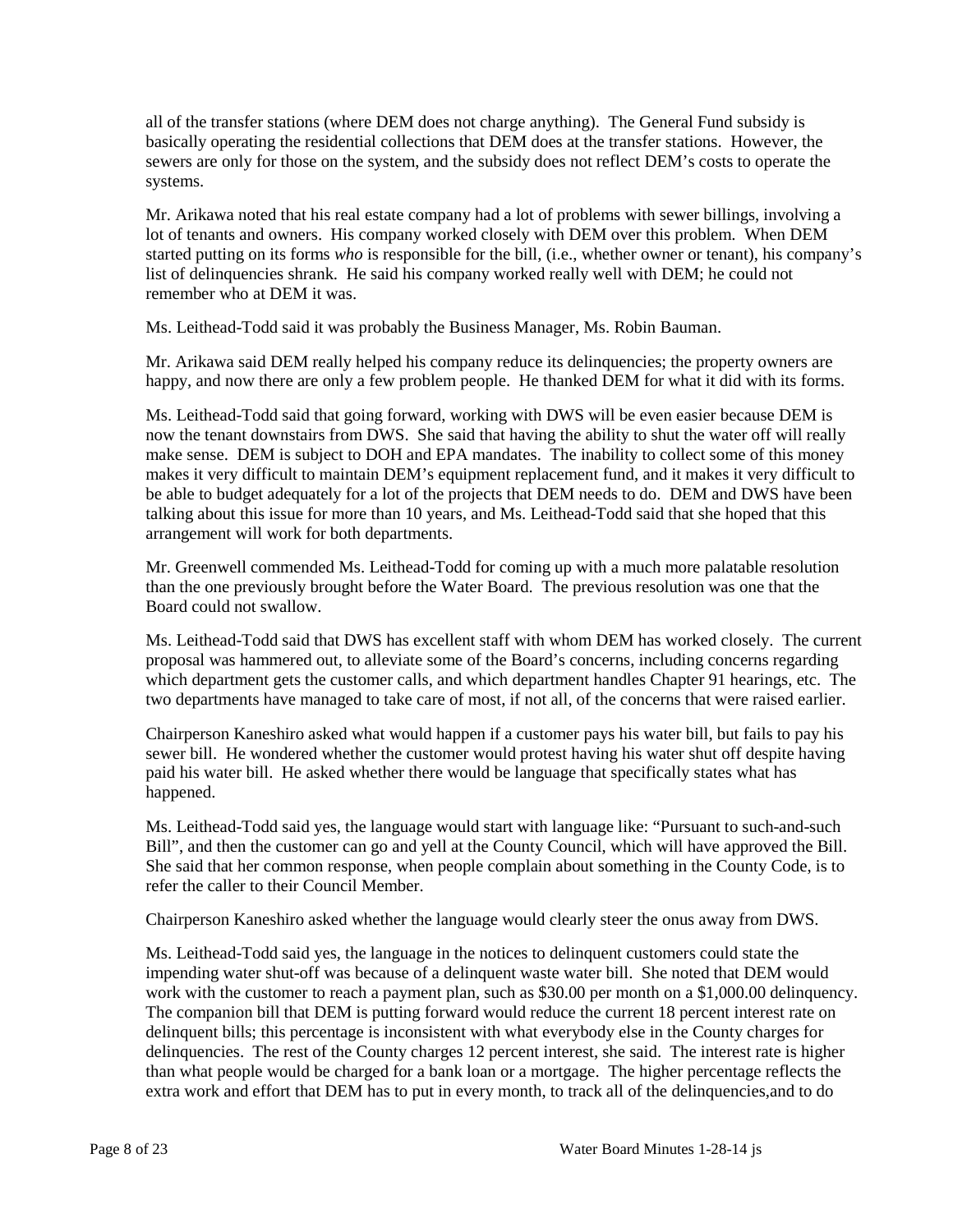collections. The higher percentage of interest is an incentive to customers to pay their bills. The current 18 percent is like the interest on a credit card. However, 18 percent is not what the rest of the County charges, so DEM is sending both of its proposed bills together. The water shut-off bill will give DEM some leverage, while the companion bill which reduces the interest rate will help DEM look like it is being reasonable. Reducing the interest rate would make it more palatable to the Council, Ms. Leithead-Todd said.

Mr. Taniguchi said it makes sense.

# 6) HĀMĀKUA:

# A. **JOB NO. 2013-997, HAINA DEEPWELL REPAIR:**

Bids for this project were opened on January 16, 2014, at 2:00 p.m., and the following are the bid results:

| <b>Bidder</b>                                  | <b>Bid Amount</b> |  |  |
|------------------------------------------------|-------------------|--|--|
| Derrick's Well Drilling and Pump Services, LLC | \$167,000.00      |  |  |
| Beylik Drilling and Pump Service, Inc.         | \$248,865.00      |  |  |
| Water Resources International, Inc.            | \$259,550.00      |  |  |

Project Costs:

| <b>Total Cost:</b>                                             | \$183,700.00 |
|----------------------------------------------------------------|--------------|
| 2) Contingency $(10\%)$                                        | \$16,700.00  |
| 1) Low Bidder (Derrick's Well Drilling and Pump Services, LLC) | \$167,000.00 |

Funding for this project will be from DWS's CIP Budget under Deepwell Pump Replacement. The contractor will have 180 calendar days to complete this project. The Engineering estimate for this project was \$209,450.00.

The Manager-Chief Engineer recommended that the Board award the contract for JOB NO. 2013-997, HAINA DEEPWELL REPAIR, to the lowest responsible bidder, Derrick's Well Drilling and Pump Services, LLC, for their bid amount of \$167,000.00, plus \$16,700.00 for contingency, for a total contract amount of **\$183,700.00**. It is further recommended that either the Chairperson or the Vice-Chairperson be authorized to sign the contract, subject to review as to form and legality by Corporation Counsel.

MOTION: Mr. Taniguchi moved to approve, seconded by Ms. Lee Loy.

The Manager-Chief Engineer pointed out a mistake in the write-up. The timeframe should be **150**  calendar days, instead of the 180 calendar days stated in the write-up.

Mr. Uyeda asked about the scope of this project.

Mr. Ikeda explained that it is a typical repair project. He noted that the pricing differential was pretty wide among the three bidders. The Department checked with the low bidder, Derrick's Well Drilling and Pump Services, LLC, and the vendor said he was comfortable with his bid.

The Manager-Chief Engineer asked Mr. Ikeda to explain what was happening at the well that led to this repair bid.

Mr. Uyeda asked if it involved the replacement of a line shaft pump.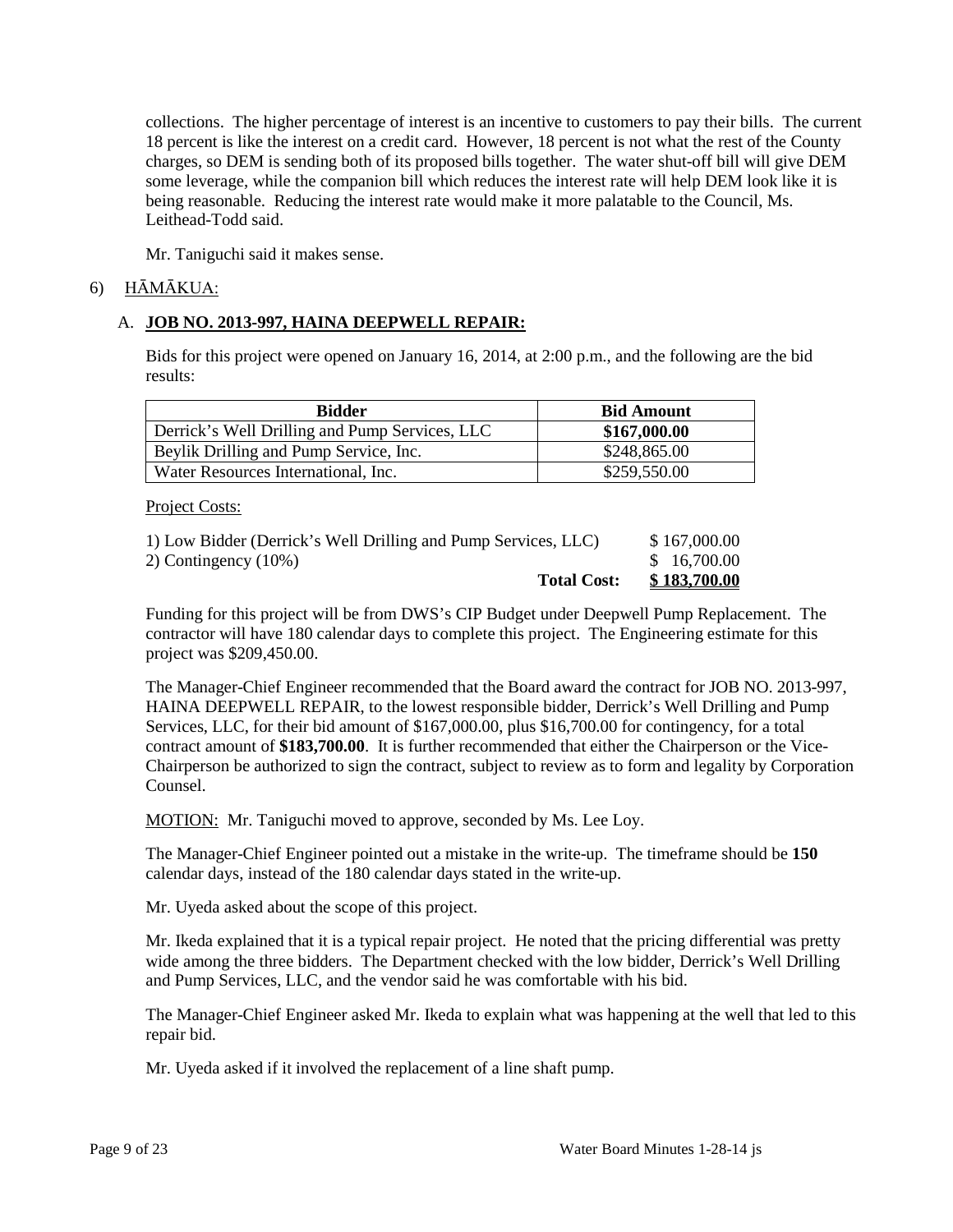Mr. Ikeda confirmed this; the line shaft pump was in the process of breaking down. The Department had experienced similar circumstances before, and decided to do the repair before the line shaft pump completely broke down.

The Manager-Chief Engineer said that normally, when DWS does such repairs, it includes replacements of the pump, motors, etc.

Mr. Uyeda asked whether the motor would be rewound, rather than replaced.

The Manager-Chief Engineer confirmed this.

Mr. Greenwell asked how long of a shutdown period there is in situations like this. He asked whether DWS has a pump standing by to plunk into the hole – thus avoiding a shutdown.

Mr. Ikeda said that in this particular case, DWS needs to order and ship in a new line shaft pump. He noted that DWS has back-up systems in the area, to allow the facility to be down for a while as the repair work takes place.

The Manager-Chief Engineer noted that the Āhualoa Well is now on-line, so DWS has the ability to transport water from Āhualoa down to Haina. Although Āhualoa is limited, DWS will be able to keep up in the interim, he said.

ACTION: Motion carried unanimously by voice vote.

# 7) SOUTH HILO:

# A. **MAINTENANCE BID NO. 2013-12, REPAIR AND MAINTENANCE OF AIR-CONDITIONING SYSTEM, WAIĀKEA OFFICE PLAZA, DEPARTMENT OF WATER SUPPLY:**

Bids were opened on January 16, 2014, at 2:30 p.m., and the following are the bid results.

| <b>Bidder</b>                       | <b>Monthly</b>            | <b>Total w/estimated</b> |  |
|-------------------------------------|---------------------------|--------------------------|--|
|                                     | <b>Maintenance Amount</b> | repair cost              |  |
| Heide & Cook, LLC                   | \$809.69                  | \$3,865.89               |  |
| Oahu Air Conditioning Service, Inc. | \$1,068.59                | \$3,948.59               |  |

Maintenance Cost from March 1, 2014 to June 30, 2015 (inclusive – 16 months):

### **Heide & Cook, LLC \$809.69/mo.** = **\$12,955.04**

| <b>Hourly Labor Rates for repair:</b>                 |               |
|-------------------------------------------------------|---------------|
| Regular Journeyman                                    | \$102.08/hr.  |
| Regular Helper                                        | 67.71/hr.     |
| <b>Emergency Journeyman</b>                           | \$102.08/hr.  |
| <b>Emergency Helper</b>                               | \$67.71/hr.   |
| Emergency O.T. Journeyman                             | \$153.12/hr.  |
| Emergency O.T. Helper                                 | \$101.56/hr.  |
| <b>Option Contract Years Monthly Maintenance Cost</b> |               |
| (July 1, 2015 – June 30, 2016):                       | \$833.98/mol. |
| (July 1, 2016 – June 30, 2017):                       | \$859.00/m0.  |
| (July 1, 2017 – June 30, 2018):                       | \$84.77/mo.   |

The Manager-Chief Engineer recommended that the Water Board award the contract for Maintenance Bid No. 2013-12, REPAIR AND MAINTENANCE OF AIR-CONDITIONING SYSTEM, WAIĀKEA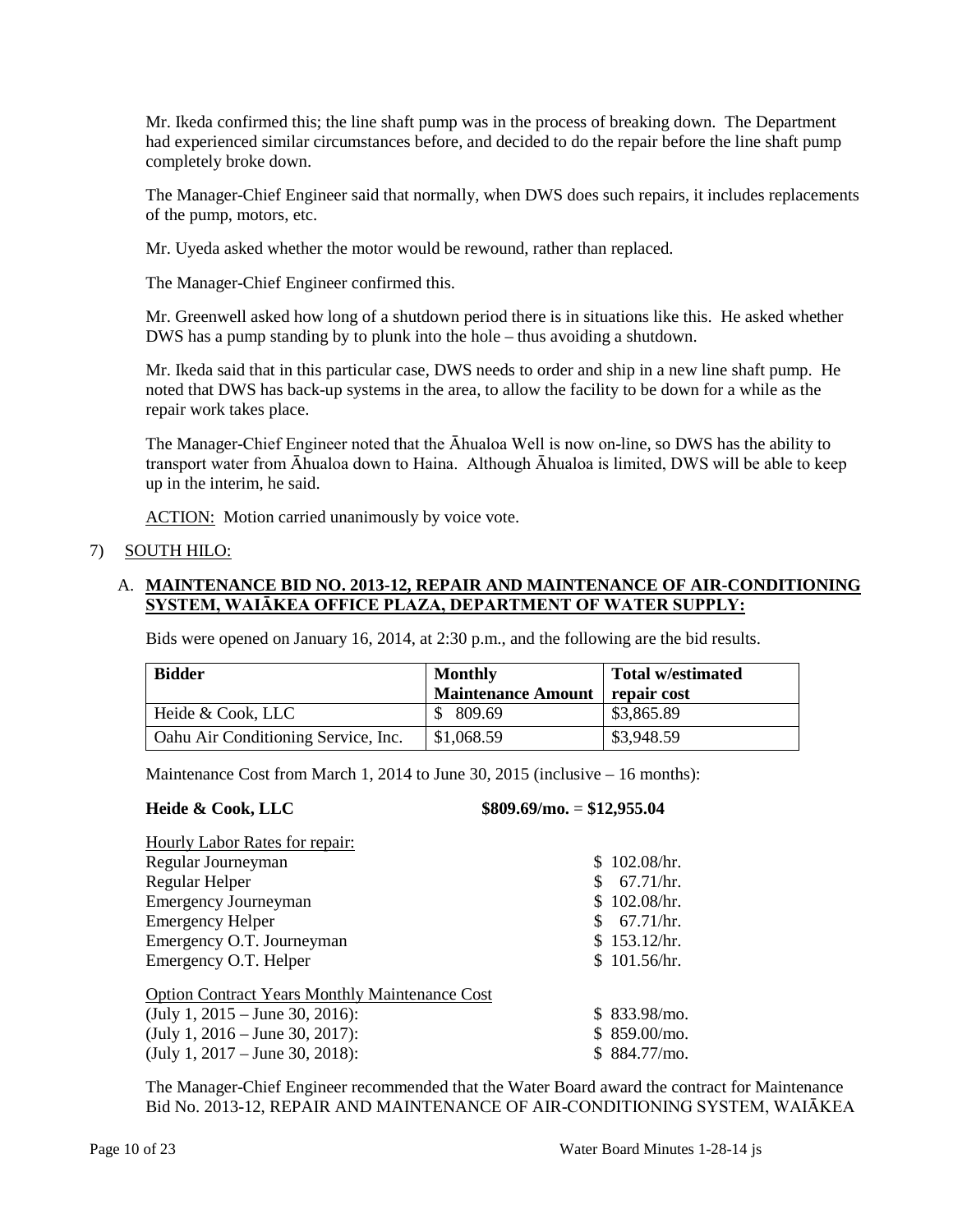OFFICE PLAZA, DEPARTMENT OF WATER SUPPLY, to the lowest responsible bidder, Heide & Cook, LLC for \$12,955.04, and the associated labor costs for repairs as necessary during the maintenance period. It was further recommended that either the Chairperson or Vice-Chairperson be authorized to sign the contract subject to review as to form and legality by Corporation Counsel.

MOTION: Mr. Robinson moved to approve; seconded by Mr. Uyeda.

The Manager-Chief Engineer noted that this contract is for 16 months, starting in March 2014, and ending in June 2015. In addition to the \$12,955.04, there will be additional costs for materials such as filters, etc., that the contractor will be able to bill DWS for. Basically, this contract covers the labor portion of the work, he said.

Mr. Taniguchi asked whether this was a new system; he thought that DWS already had a maintenance contract.

The Manager-Chief Engineer said that there had been a contract, but it was for a limited time period.

Mr. Inaba said that under the construction contract for the air-conditioning system, there was a 12 month maintenance period. Subsequent to that, DWS needed to go to bid for a maintenance contractor with qualified vendors or contractors. That first maintenance contract finished, and this current contract is the second one, he said. The contract states that repairs would take place only when necessary. When DWS evaluated the bids, the Department included labor costs for repairs, to ensure that DWS does not get hit with a high tab for labor. That scenario has happened in the past, Mr. Inaba noted. Therefore, it was recommended that DWS have a monthly maintenance cost, as well as a fixed number of hours for labor, in case the contractor has to come in to do repairs. The contractor will charge at this fixed rate.

The Deputy said that DWS did not want a situation where a contractor would low-ball the maintenance portion, with the anticipation of repair jobs where the contractor could "juice" the hourly rate.

Mr. Arikawa, noting that he was not on the Board when the air-conditioning project was done, asked who installed the air-conditioning system.

The Manager-Chief Engineer said the general contractor was Isemoto Contracting, while the actual installer was Oahu Air Conditioning.

Mr. Arikawa asked how long ago it was.

Mr. Inaba said it was three years ago; the project was fully completed in 2011.

The Manager-Chief Engineer said that the original air-conditioning system was installed when the building was built, back in the 1960s. It was only three years ago that the system was replaced.

ACTION: Motion carried unanimously by voice vote.

## B. **DEPARTMENT OF WATER SUPPLY, WAIĀKEA OFFICE PLAZA LANDSCAPE IMPROVEMENTS:**

The Department of Water Supply is proposing to remove the grove of eucalyptus trees in the front yard, as well as the tree in the back corner, of the Waiākea Office Plaza (WOP) property. The tree in the back corner overhangs the parking lot and neighboring property structures. The Department plans to landscape the property with native plants/trees that would better suit the property.

Removal of the existing trees, which pose a hazard to the WOP and neighboring properties, will reduce the liability risk to the Department. A Special Management Area (SMA) Use Permit Assessment Application was submitted to the Planning Department. The hazards and incidents, as well as near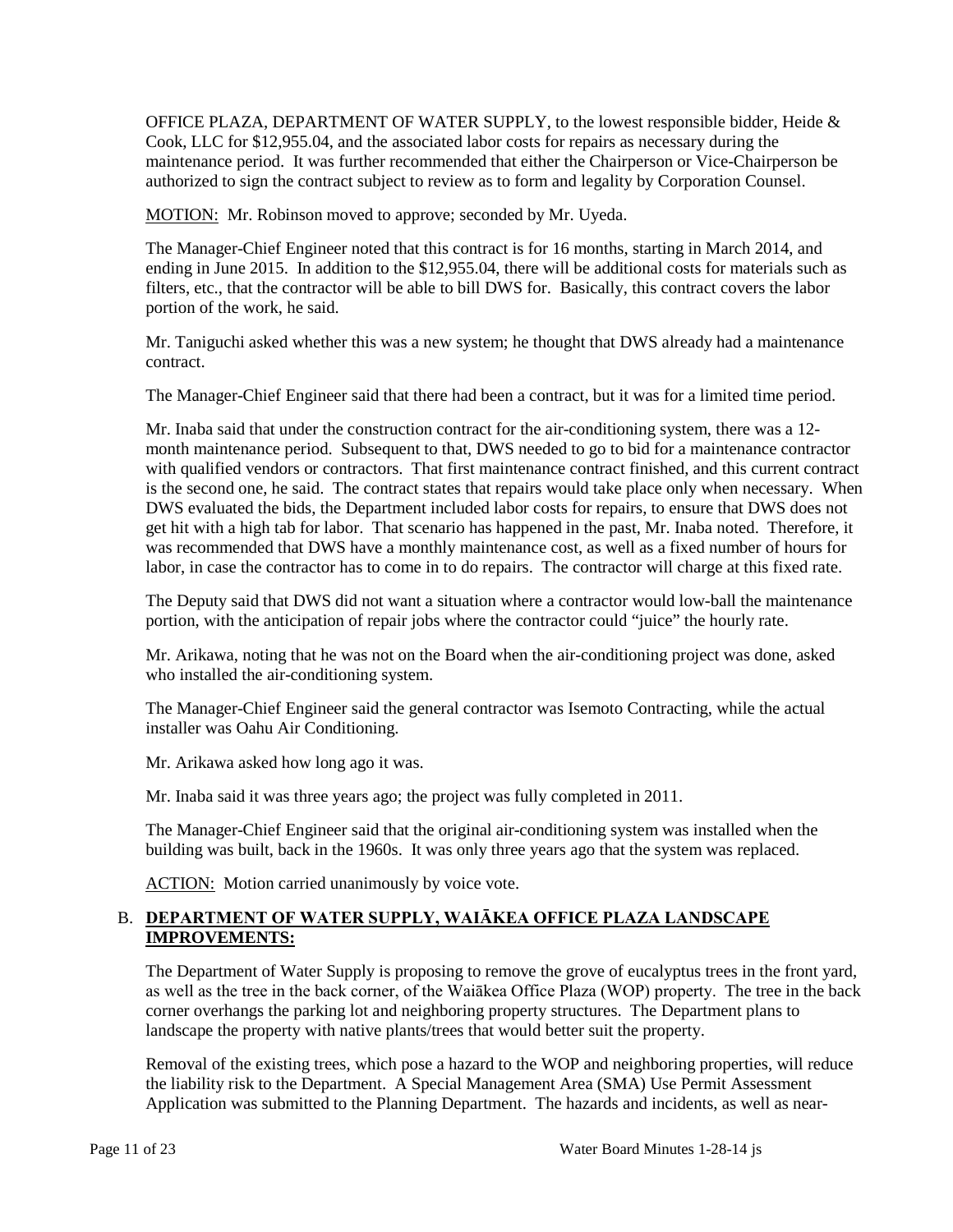incidents, are stated in the SMA Use Permit Assessment Application submittal. No further review of the SMA rules and regulations regarding the tree removal is required. The estimate for the tree removal is \$150,000.

The Manager-Chief Engineer recommended that the Water Board approve the DEPARTMENT OF WATER SUPPLY, WAIĀKEA OFFICE PLAZA LANDSCAPE IMPROVEMENTS project, and allow the Department to proceed with plans and bidding process.

MOTION: Mr. Taniguchi moved to approve; seconded by Mr. Robinson.

The Manager-Chief Engineer said this matter was coming before the Board because the proposed removal of the trees involves C.I.P. monies. The trees in question pose a huge liability on DWS, he said. The trees may fall on DWS's building or on the neighbors' buildings, or on vehicles in the parking lot outside DWS. Once the trees are removed, DWS will landscape the area with native plants that will beautify the surroundings. DWS may come in for some flak from tree lovers, but the trees hanging over DWS's property make the Manager-Chief Engineer very nervous. To remove the trees, DWS must go out to bid. He noted that Mr. Inaba was passing around a photo of a large tree branch that fell in the parking lot a couple of days ago. Fortunately, the branch did not cause any injury or property damage.

Ms. Lee Loy asked about the status of the Special Management Area (SMA) assessment.

Mr. Inaba said that it was approved by the Planning Department, and no further action is required.

Mr. Robinson noted that he had never actually set foot in the DWS main building. He asked whether there were a meeting room on the premises.

The Manager-Chief Engineer said there was a small conference room, but it was a bit too tight a fit for a Water Board meeting.

ACTION: Motion carried unanimously by voice vote.

# 8) NORTH KONA:

# A. **PARTIAL RELEASE OF AGREEMENT RE: TMK 7-5-020:079:**

TMK 7-5-020:079 is one of the lots within the Stanford Carr *Kahakai Estates* subdivision, which are covered by the conditions of an Irrigation Agreement with the Department of Water Supply.

According to the subdivision plans, the subject lot was set aside and designated to become either a park or to be annexed to the Kahakai Elementary School on the adjacent lot. Note that the school was not part of the subdivision, and was never subject to the irrigation agreement. All of the water that was available through the irrigation meter is being used for landscaping on other community lots within the subdivision, and the subject lot was never developed into a park. The Department of Education (DOE) has opted to take over the parcel for the benefit of the school. However, DOE viewed the inclusion of the subject lot in the irrigation agreement to be an encumbrance on the property. There is wording within the irrigation agreement that suggests the property owner might be jointly liable to help fund a future irrigation system to benefit the subdivision. Therefore, DOE is seeking to have the Water Board execute the Partial Release of Agreement document with respect to the subject parcel only.

Staff has reviewed the agreement and recommends that the Water Board execute the Partial Release of Agreement document for TMK 7-5-020:079. The Irrigation Agreement will otherwise remain intact for all of the other applicable lots within the Kahakai Estates Subdivision.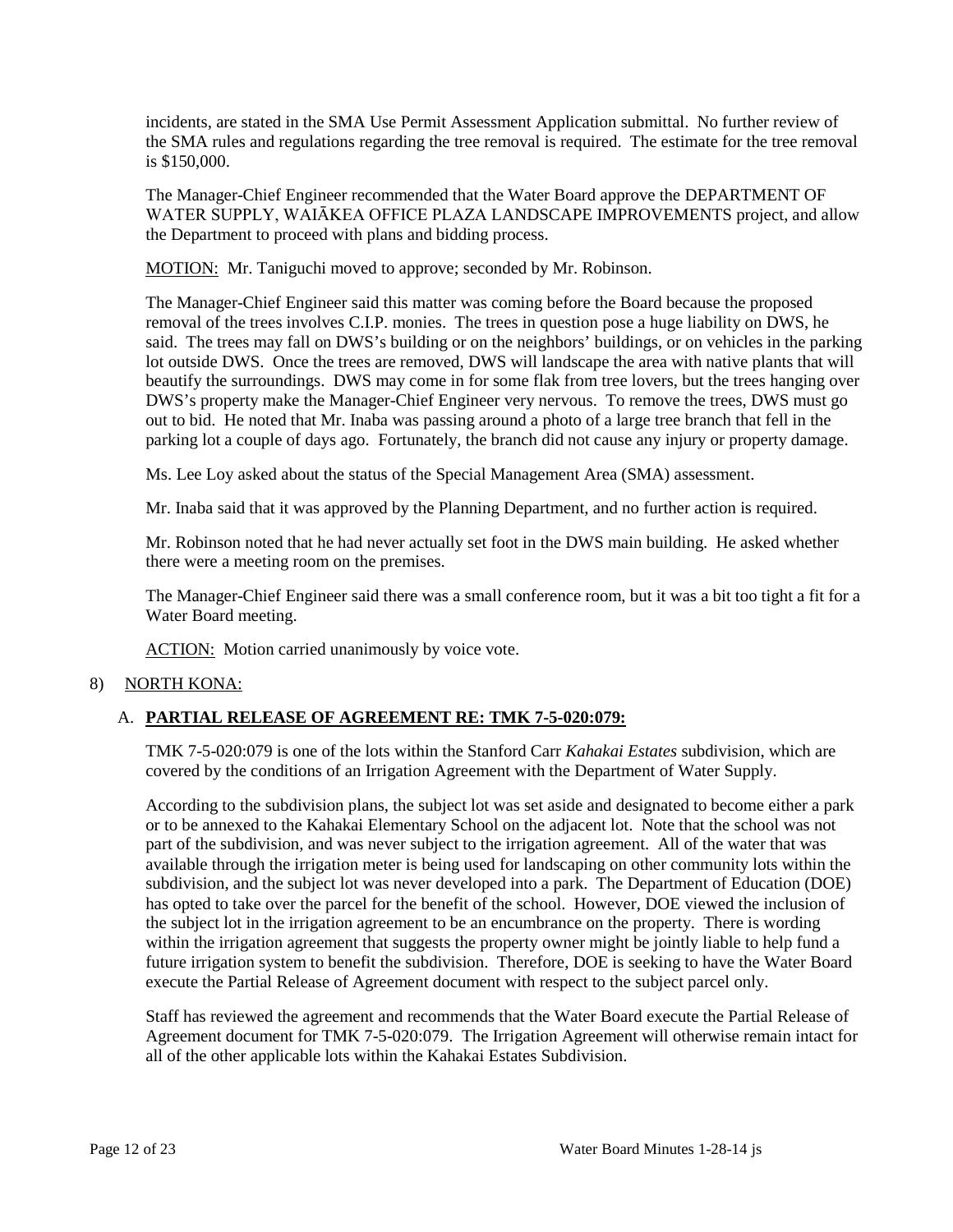The Manager-Chief Engineer recommended that the Board approve the PARTIAL RELEASE OF AGREEMENT RE: TMK 7-5-020:079, subject to review as to form and legality by Corporation Counsel, and the Chairperson or Vice-Chairperson be authorized to sign the document.

MOTION: Mr. Taniguchi moved to approve; seconded by Mr. Arikawa.

The Manager-Chief Engineer said that the property owner, Stanford Carr Development, will be transferring over a portion of this property to the State for school use. He noted that Stanford Carr Development has an agreement for landscape irrigation service, whereby the property owner pays a higher bloc rate for water use. The request here is that Stanford Carr Development be partially released from that agreement; when the State takes over the portion of the property, the State will be obtaining their own water service. This request just releases that portion of the property from the irrigation agreement, he said.

Mr. Uyeda asked whether the Department of Education (DOE) would be the benefiting party, assuming the Board approves this request.

The Manager-Chief Engineer confirmed this.

Mr. Uyeda asked whether the developer would be the benefiting party.

The Manager-Chief Engineer said no, because the developer would still be on the hook for the rest of the irrigation agreement.

Mr. Taniguchi asked whether there would be water service to the portion of the property that the developer donated for school use.

The Manager-Chief Engineer said he had not seen a request for water service for the parcel that will be transferred to the State. However, if the State needs water service, they just need to request it from DWS.

Mr. Taniguchi asked whether this parcel was a separate TMK.

The Manager-Chief Engineer said no, it is the same TMK right now, but once it is subdivided, it will have a different TMK. Right now, it is one big property; Stanford Carr Development is taking a portion of that property, and transferring it to the State.

Mr. Inaba said that Kahakai Elementary School will consolidate their portion with Parcel 77, and utilize the existing master meter to serve the school. The school will get water service through the master meter, he said.

ACTION: Motion carried unanimously by voice vote.

# 9) MISCELLANEOUS:

# A. **DEDICATION OF WATER SYSTEMS**:

The Department received the following documents for action by the Water Board. The water systems have been constructed in accordance with the Department's standards and are in acceptable condition for dedication.

# **1. GRANT OF EASEMENT**

Grantors: Marian Grace Andrade Maxwell and Audrey Maxwell Tax Map Key: (3) 4-6-010: 036 portion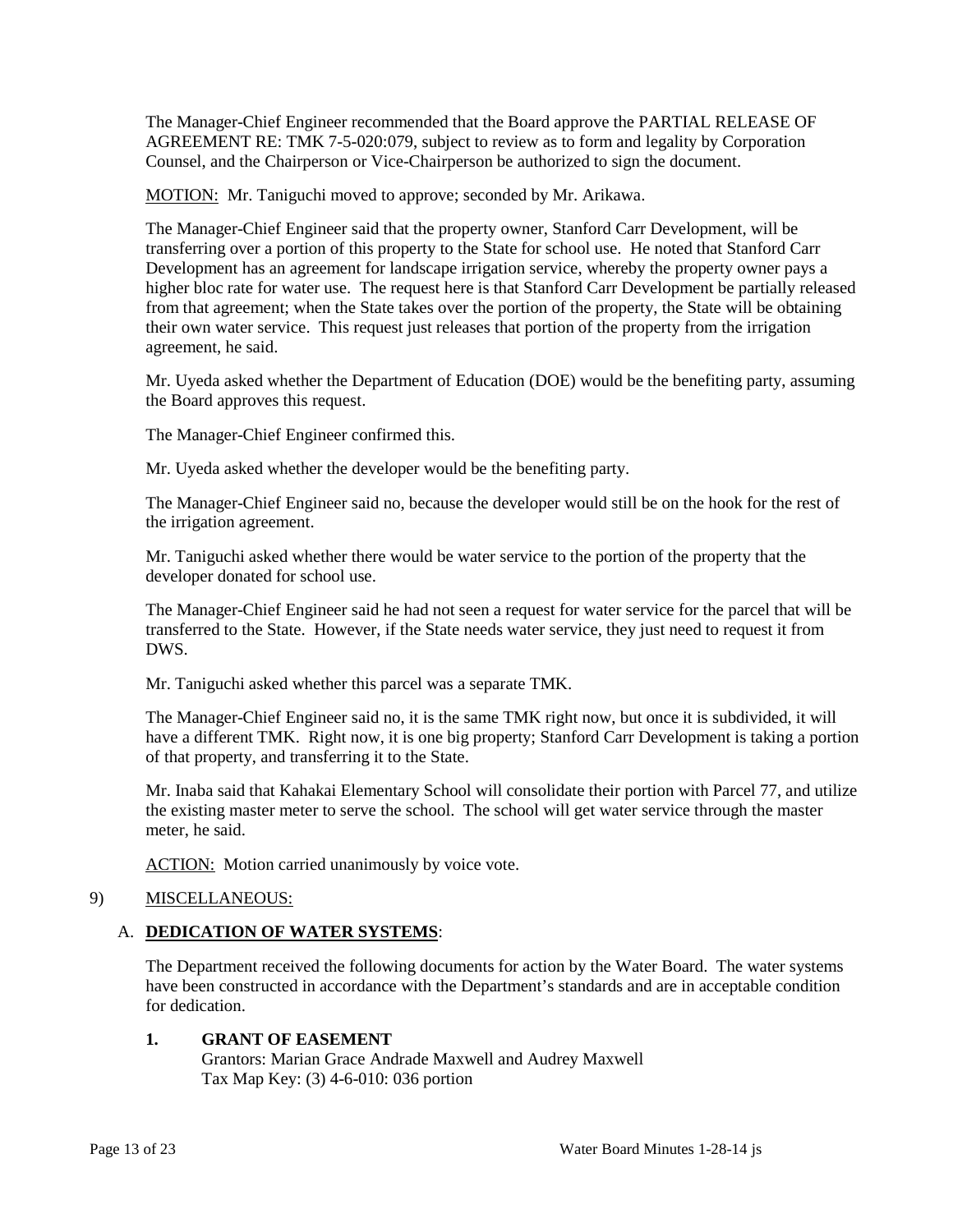*Note: DWS acquired this Easement for an existing 8-inch waterline.*

The Manager-Chief Engineer recommended that the Water Board accepts these documents subject to the approval of the Corporation Counsel, and that either the Chairperson or the Vice-Chairperson be authorized to sign the documents.

ACTION: Mr. Taniguchi moved to approve; seconded by Mr. Greenwell, and carried unanimously by voice vote.

Mr. Inaba said this was a grant of easement for an existing line going through a property, similar to one on the Agenda last month.

Mr. Greenwell asked if this was just a housekeeping item.

Mr. Inaba confirmed this.

ACTION: Motion carried unanimously by voice vote.

## B. **RESOLUTION NO. 2014-01: A RESOLUTION AUTHORIZING CORPORATION COUNSEL TO SETTLE CLAIMS UP TO \$10,000 INVOLVING THE WATER BOARD AND DEPARTMENT OF WATER SUPPLY OF THE COUNTY OF HAWAI`I:**

*(Note: Resolution required a roll call vote)*

Hawai'i County Code section 2-9 was recently amended by Ordinance No. 13-129 to authorize the Corporation Counsel, on behalf of the County of Hawai`i, to settle, compromise or otherwise resolve any claim now existing or which may arise, not involving or requiring payment in excess of \$10,000.00.

The Water Board will determine whether to authorize attorneys in the Office of the Corporation Counsel, with the consent of the Manager-Chief Engineer or Deputy of the Department of Water Supply, County of Hawai`i, to settle, compromise or otherwise resolve any claim now existing or which may arise, not involving or requiring payment in excess of \$10,000.00 in favor of or against the Department of Water Supply and/or the Water Board.

The Manager-Chief Engineer recommended that the Water Board adopt RESOLUTION NO. 2014- 01, A RESOLUTION AUTHORIZING CORPORATION COUNSEL TO SETTLE CLAIMS UP TO \$10,000.00 INVOLVING THE WATER BOARD AND DEPARTMENT OF WATER SUPPLY OF THE COUNTY OF HAWAIL, subject to approval of Corporation Counsel.

MOTION: Mr. Arikawa moved to approve; seconded by Mr. Robinson.

Ms. Garson said this Resolution is aimed at bringing the Water Board into line with the County with regard to authorizing the settlement of claims of up to \$10,000.00.

Mr. Greenwell asked if the \$10,000.00 were an arbitrary number; he asked if that figure is in line with other counties.

Ms. Garson said that it is not arbitrary; it is in line with the other counties and the State. The County found that \$10,000.00 is around the claims amount involved in vehicle accident-type cases. Having the authorization to settle claims of up to that amount will alleviate the need to go through a long process which delays payment of rightful claims. The County is trying to get its claims out earlier, she added. She noted that DWS does not get many such claims.

Mr. Taniguchi said that this authorization works both ways: paying up or receiving.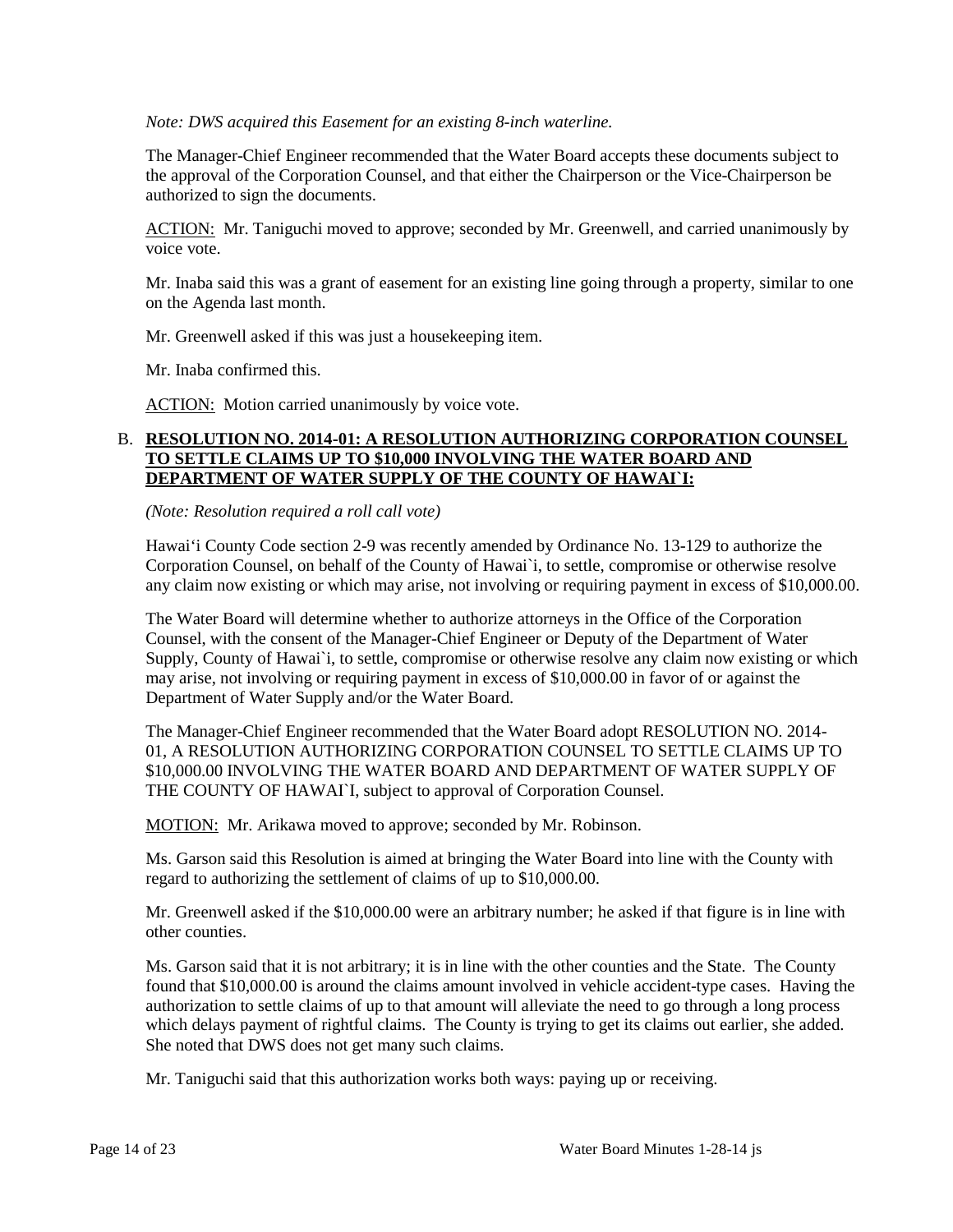Ms. Garson said that the Item at the end of today's Agenda (i.e., a vehicle accident claim) sparked the conversation to raise the authorization amount. Ms. Garson said the case spurred her to bring DWS's number in line with the County's number.

Mr. Taniguchi asked if there was an amount now.

Ms. Garson said the number has been \$1,500.00 for many years now.

Mr. Taniguchi asked what would happen to the Item regarding the vehicle accident, assuming that the Board approves this Resolution.

Ms. Garson said that the Board will still take up that Item.

ACTION: The Secretary took a roll call vote: Mr. Arikawa (Aye); Mr. Greenwell (Aye); Ms. Lee Loy (Aye); Mr. Perry (Aye); Mr. Robinson (Aye); Mr. Taniguchi (Aye); Mr. Uyeda (Aye) and Chairperson Kaneshiro (Aye). Motion carried with Eight (8) Ayes, Zero (0) Nays; and One (1) Absent, Ms. Iokepa-Moses.

## C. **DEPARTMENT OF ENVIRONMENTAL MANAGEMENT DISCUSSION REGARDING BILLING, DELINQUENCIES AND COUNTY CODE AMENDMENTS TO PERMIT WATER SHUT-OFF:**

(*This Item was taken up earlier in the meeting.)*

# D. **AD HOC COMMITTEE PURSUANT TO HRS SECTION 92-2.5(B) TO PRESENT, DISCUSS AND/OR NEGOTIATE FOR LEGISLATION REGARDING THE PLACEMENT OF SUCH LIENS ON REAL PROPERTY FOR NON-PAYMENT OF WATER BILLS:**

The Ad Hoc Committee is exploring legislation pursuant to HRS Section 92-2.5(B) which would allow the placement of an automatic lien on property for non-payment of water bills. The Ad Hoc Committee will present, discuss, and/or negotiate for such legislation with any necessary person including, but not limited to, any water or wastewater department or division of any county, and/or with any legislators in the State of Hawai`i.

The Ad Hoc Committee is also exploring a revision of the Department of Water Supply Rules and Regulations to hold a property owner responsible for any water bill for water service to such property, whether or not the property owner resides on the property; and that no water service will be granted to such property until all such delinquencies are paid or other agreement is reached.

Ms. Lee Loy reported that at last month's Board meeting, she had turned over some Legislative Amendments that her committee was looking at. Over the past month, Ms. Lee Loy worked with Ms. Garson and Corporation Counsel, and came up with some modest modifications to HRS Section 46- 1.5. She transmitted that to the Big Island's Senators and Representatives, and luckily she was able to get Senator Gil Kahele to introduce Senate Bill (SB) 3094. This Senate Bill basically folded in a modest amendment which allows the Department to place a lien on a property which has not been paying its water bill. Ms. Lee Loy said that legislators asked her why DWS wanted this Bill. Ms. Lee Loy explained to them that this Bill provides another tool for DWS to get paid; the Bill does not take away a person's right to due process. This Bill is within the realm of DWS's Rules, and is allowed for within Chapter 91, she said. Placing a lien is the very last step that would be available to DWS, Ms. Lee Loy said. This Bill does exactly the same thing that DEM's proposed amendment to the County Code does. It alleviates the need to go through the lengthy process of going through the courts in order to get a lien placed on a property. Ms. Lee Loy said that the time is ripe for bringing up this Bill. She invited any comments or modifications from the Board.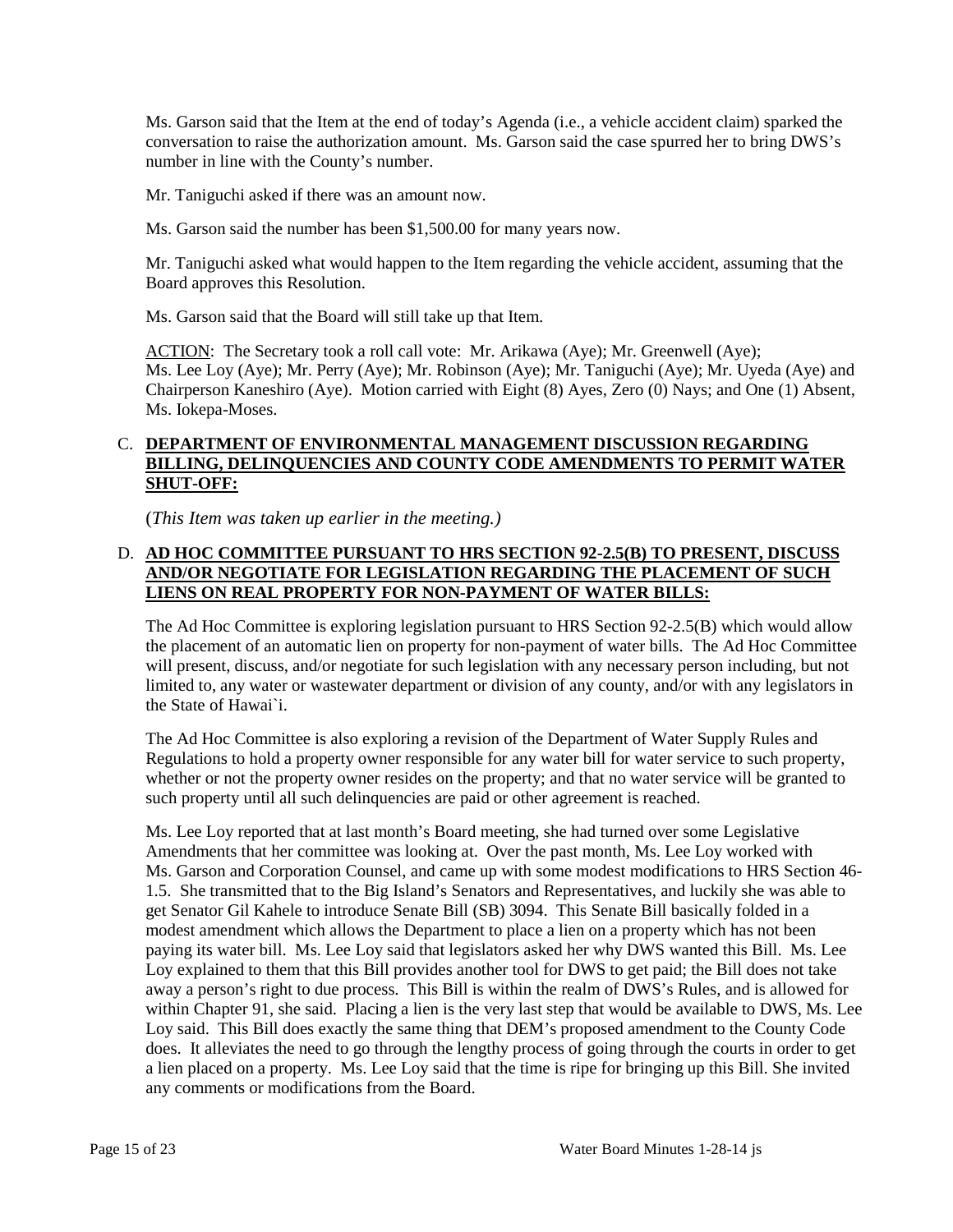Mr. Taniguchi commended the fine work done by Ms. Lee Loy, and asked whether placing liens for delinquent *sewer* bills would be included in this Bill.

Ms. Lee Loy said that the language of the Bill actually allows for both DWS and DEM to place liens on properties with delinquent bills. She noted that the Legislature moves really fast, and she was asking Ms. Aton to help with getting the other counties on board for this Bill. Ms. Lee Loy said she spoke to Mr. Dwayne Miyashiro, Chairperson of the Board of Water Supply of the City and County of Honolulu, who assured her that he would lend whatever support needed on this Bill, because this Bill helps his County, too.

The Manager-Chief Engineer said that he would alert the other counties' Water Department Managers that this Bill has been introduced. He asked Ms. Lee Loy whether any hearings had been scheduled yet.

Ms. Lee Loy said they are still pending. She said she had checked the status of the Bill this morning; it had been referred to the Ways and Means Committee. She was still waiting to hear on a particular Committee meeting date; she believed the Committee that would first hear the Bill was Public Safety and Transportation.

The Manager-Chief Engineer asked about submitting written testimony.

Ms. Lee Loy said that the legislators encouraged written testimony, and they see this Bill as a good fix for all counties. This Bill is a tool that will empower all of the counties, and that is why a lot of legislators got excited about it. Legislators are indeed looking for lots of testimony, she said. Ms. Lee Loy said she had asked Ms. Aton this morning to develop talking points. Ms. Lee Loy noted that one item in the Bill that was left blank was the dollar amount; the legislators are discussing the dollar amount among themselves, and are looking for guidance on what the threshold amount should be. She said there are a lot of smart people in the room and a lot of smart people in the State. The dollar amount is one thing, but it is also related to the number of gallons consumed. Therefore, Ms. Lee Loy said the legislators were looking for collaboration regarding what the number will be.

Mr. Taniguchi asked whether there was language in the Bill to the effect that DWS could initiate foreclosure.

Ms. Lee Loy said no.

Mr. Taniguchi observed that with delinquencies on real property taxes, the County can foreclose soon after the delinquency occurs. With this Bill, the idea is to put a cloud on the property, which would come into play when people refinance or try to sell the property. That is when DWS will get its money, he said. DWS also has recourse to shutting off the water. He said he did not think that the Bill needed a dollar amount; he noted that each department has its own rules regarding when to shut off the water. The main thing here is to avoid the expensive and time-consuming process of going through the courts in order to get a lien. The lien on the property will cloud the title, and eventually DWS or its counterparts will get their money. For that reason, everybody can be on the same page, and not be tied to a certain dollar amount.

The Manager-Chief Engineer said that would have been his recommendation – to remove that dollar amount.

Mr. Taniguchi said that no dollar amount is needed, because DWS is not looking to foreclose.

The Manager-Chief Engineer agreed, and said that it should be left to the respective water departments to decide when they will shut off the water. He agreed that the dollar amount should be left blank.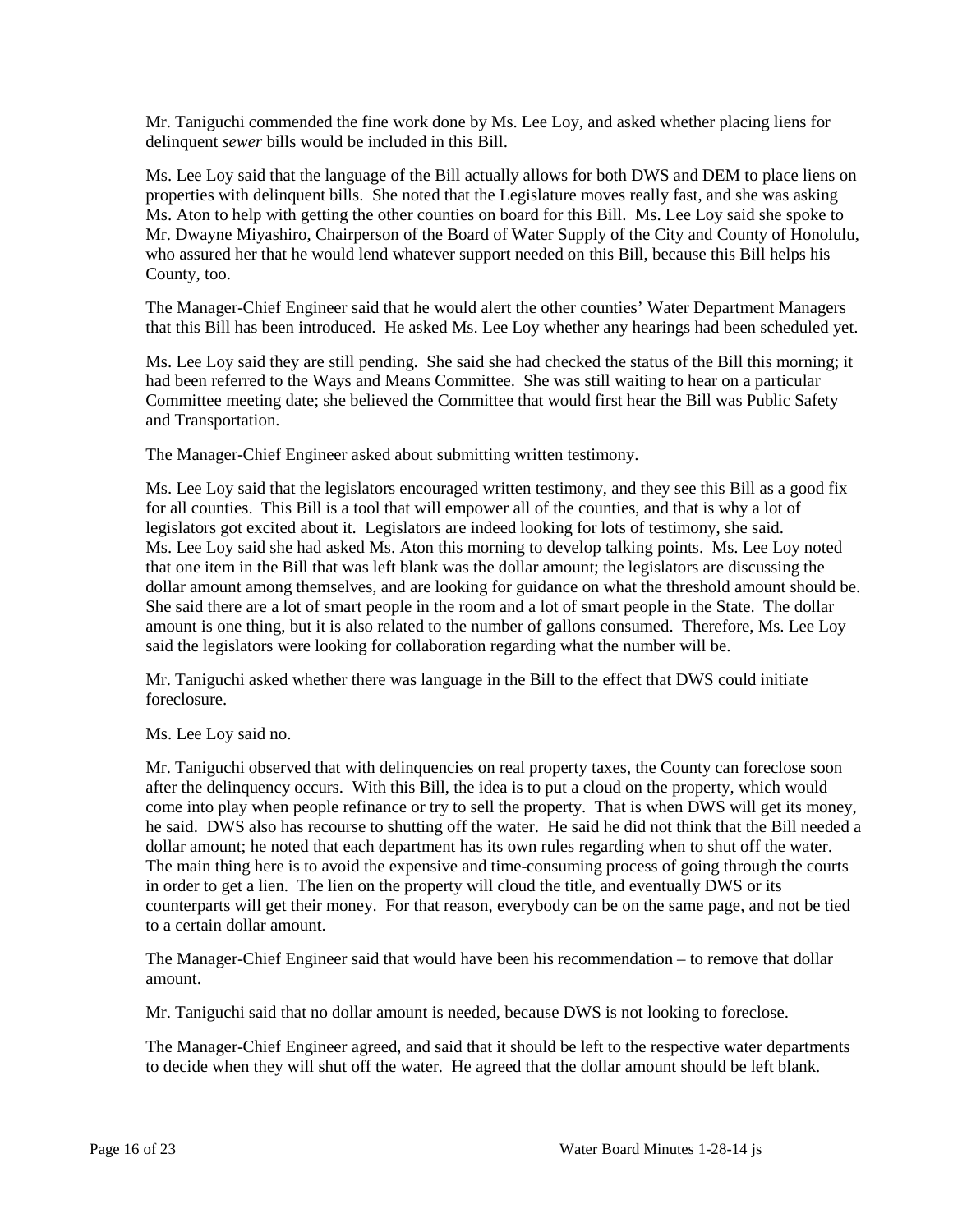Mr. Arikawa suggested including a deadline in the Bill, regarding how many days after a final notice the Department should act.

Mr. Sumada explained that currently, the delinquent customer gets a letter after their bill is 30 days outstanding; the customer is told to pay within 15 days, or DWS will shut off the water.

The Manager-Chief Engineer said that DWS would have problems adhering to a 15-day time frame, because once the final notice is sent, DWS's collections clerk must coordinate the shut-off with one of the Department's Operations field staff. If the field staffer is not available to do the shut-off immediately, the actual shut-off could lag beyond the 15-day mark.

Mr. Greenwell told Ms. Lee Loy that if other counties want to come up with a gallon amount, it would not really work for the Big Island, where there are ag rates versus residential rates.

Mr. Robinson asked whether a letter of support for the Bill from the Water Board would be helpful; he also asked whether having Board members testify in person would be helpful. He noted that the Legislature is known for giving extremely short notice as to when hearings are to take place.

Ms. Lee Loy said that all of the legislators that she spoke to urged her to have people come to testify in person. She hoped that DWS and the Board would send people to testify. Ms. Lee Loy said that she and Ms. Aton would be closely tracking the Bill, watching for the hearing dates. She said she particularly wanted Mr. Robinson, whose idea this Bill was, to testify. She said that Ms. Aton would help provide some talking points for when the testifiers address the various committees at the Legislature. The talking points could be left with the legislators, to help them understand why this Bill would be helpful for all of the counties.

The Manager-Chief Engineer said that DWS will start drafting a testimony letter for DWS testifiers and a similar letter for the Board testifiers. When the dates of the hearings are known, DWS and the Board testifiers can arrange to attend those hearings in person.

Mr. Robinson said yes, absolutely.

Chairperson Kaneshiro asked if there was some kind of County policy or means to enable employees to go and testify in Honolulu at the Legislature.

The Manager-Chief Engineer said that normally, DWS does not send employees to testify. If the matter is very important to DWS, the best thing is for the Manager-Chief Engineer or the Deputy to attend hearings in person. Contact with individual legislators is also very important; a phone call really helps. That shows the legislators that DWS is serious about pushing certain things. On occasion, DWS will get calls from legislators regarding certain bills, to get the Department's feedback. In those cases, DWS will provide testimony.

Chairperson Kaneshiro said that it is really good to have live bodies there at the Legislature to provide testimony. He recommended that DWS set up some kind of accounting to enable Board members to attend hearings to give testimony.

The Manager-Chief Engineer said that the Mayor's Office has someone tracking bills, and they notify DWS when a bill comes up that involves water. However, DWS itself needs to track these kinds of bills; DWS will not wait for the County to notify it about bills affecting water. Once DWS knows of such bills, the Department will let the Board know when the hearings are scheduled.

Chairperson Kaneshiro said that because this Bill was created by the Board, it is important that the Board be there for the hearings.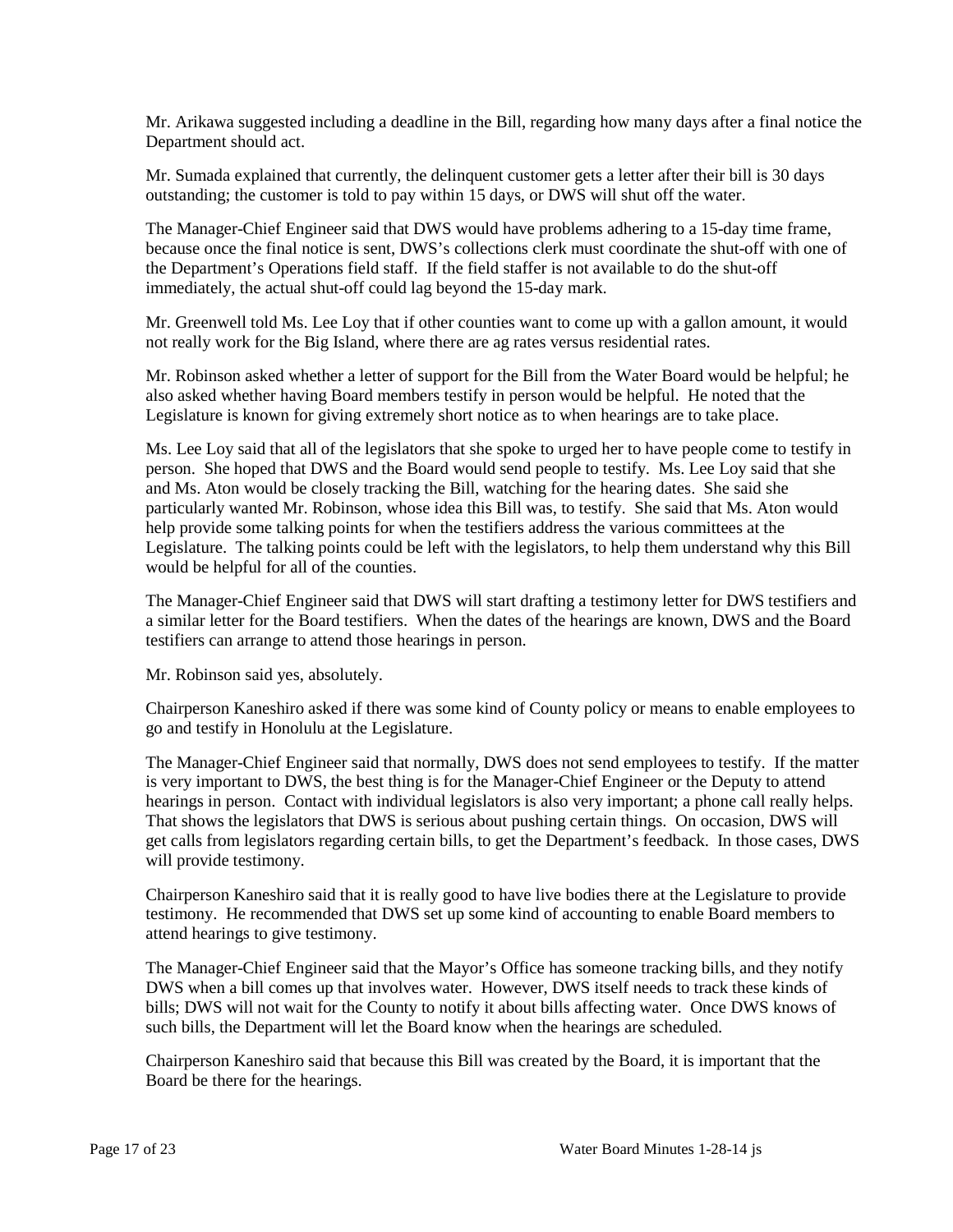The Manager-Chief Engineer agreed that it was important. He noted that a while back, the Board looked at hiring a lobbyist, but having a lobbyist presented problems. He believed that it was better that DWS attend these hearings and talk with the legislators, etc. DWS will track the Bill really closely, he added.

Ms. Lee Loy said that she shared this legislation with Council Chairman J Yoshimoto, to share with the Council members. The Council is now contemplating whether to prepare a resolution of support for the Bill from Hawai'i County, she said. Ms. Lee Loy suggested that it would be good to work with the Hawai'i Island Board of Realtors, to notify them about this legislation. This legislation could help the realtors develop better or tighter contracts for rentals, to ensure that the water and sewer bills are paid.

Mr. Taniguchi asked Ms. Aton to help draft a testimony letter for the Board. The Legislature often gives last-minute notice of its hearings, which makes it nearly impossible for Neighbor Island people to get to Honolulu in time to testify. Still, it is very important to show support through stacks of letters and emails.

The Manager-Chief Engineer agreed that the notice regarding hearings is terribly short, and DWS has had to scramble to provide testimony at the last minute. As long as DWS and the Board know that the Bill is going to hearing, at least everyone will be ready.

Mr. Robinson asked who heads the Kauai Department of Water.

The Manager-Chief Engineer said that Mr. Kirk Saiki, the Deputy, is the Acting Manager right now.

Mr. Taniguchi said that the Kauai Water Board chairperson and the entire Kauai Water Board are in favor of the Bill.

Chairperson Kaneshiro thanked Ms. Lee Loy for doing a good job on the Bill.

### E. **AD HOC FINANCE COMMITTEE REPORT:**

Mr. Taniguchi noted that the Committee had been created about four years ago, following the Legislative Audit of DWS. Mr. Taniguchi reported that all of the tasks within the scope of the Committee's work, as set out by the Legislative Audit, had been accomplished. The last task was the resolution of the cash handling issue, which was accomplished with the new lock box system. DWS's auditors in their report confirmed that the cash handling issue was not a factor anymore, he said.

ACTION: Mr. Taniguchi moved to sunset the Ad Hoc Finance Committee; seconded by Mr. Robinson, and carried unanimously by voice vote.

*(Ms. Lee Loy requested a short break. The Board recessed at 11:42 a.m., and reconvened at 11:51 a.m.)*

### N. **EXECUTIVE SESSION RE: SETTLEMENT OF CLAIM 11-0023 AGAINST GEICO FOR OSCAR RIGG:**

Chairperson Kaneshiro asked to take up Item 9 (N), EXECUTIVE SESSION RE: SETTLEMENT OF CLAIM 11-0023 AGAINST GEICO FOR OSCAR RIGG.

ACTION: Mr. Robinson moved to go into Executive Session; seconded by Mr. Greenwell, and carried unanimously by voice vote.

*(Executive Session opened at 11:52 a.m., and closed at 12:02 p.m.)*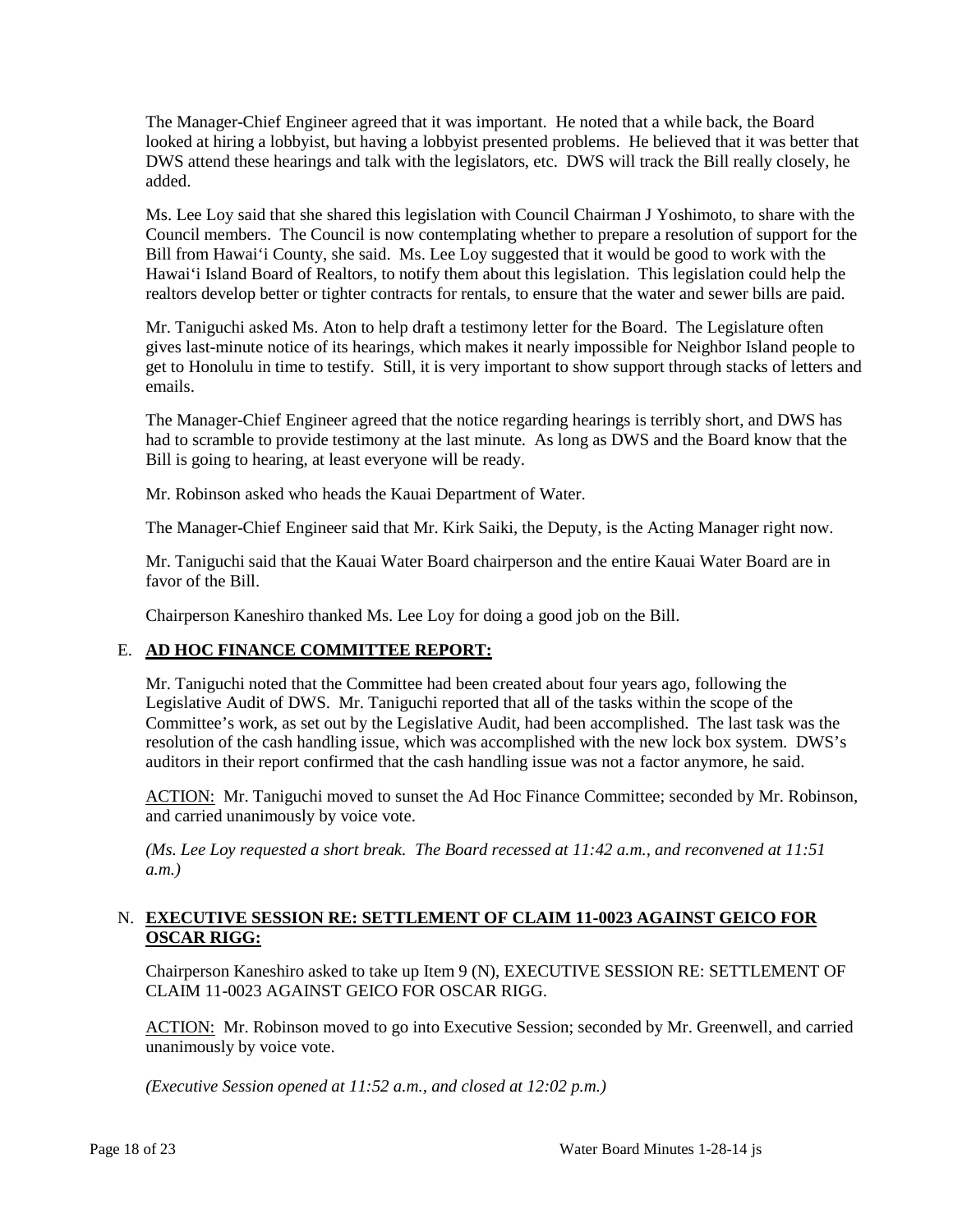ACTION: Mr. Robinson moved to approve the Recommendation of the Corporation Counsel investigator and the receipt of the money that was recommended; seconded by Mr. Greenwell, and carried unanimously by voice vote.

## F. **MONTHLY PROGRESS REPORT**:

No discussion.

# G. **REVIEW OF MONTHLY FINANCIAL STATEMENTS:**

No discussion.

### H. **MANAGER-CHIEF ENGINEER'S REPORT:**

The Manager-Chief Engineer will provide an update or status on the following:

- 1) Pu'ukala/Kona Ocean View Properties Subdivision Improvement District Update The Notice to Proceed was sent out on December 31, 2013, but the contractor is still not on-site. The contractor will be meeting with the community association tomorrow night at the West Hawai'i Civic Center, to explain the details of the project, the assessments for residents, etc.
- 2) Waikoloa Reservoir No. 1 Update DWS staff is on-site with the biologist involved in the follow-up to the environmental study. Colorado consultant Kleinfelder will be on-site soon, regarding the State Historic Preservation Division investigation, Mr. Inaba said. This involves the previously-undisturbed areas that DWS will disturb in the course of the work. Mr. Greenwell said he did not understand why there would be a site evaluation on areas that were not previously disturbed; he said he thought that the work only involved the lining of the reservoir. Mr. Inaba said the work also includes improving the embankment of the reservoir, to ensure that the embankment, etc., are adequately constructed this time around. The Manager-Chief Engineer confirmed that the work also includes the area around the reservoir, instead of just inside the reservoir. Mr. Inaba said that this embankment work was also done during the previous project, to repair Waikoloa Reservoir No. 2.
- 3) Waimea Water Restriction The recent rains have replenished the reservoirs, and as of a couple of days ago, the level stood at 100 million gallons. The restriction imposed in November has been lifted, and the area is now under normal conservation (i.e. 10 percent reduction), the Manager-Chief Engineer said.
- 4) Kawailani Tank Update The old tank is being demolished. Mr. Inaba passed around a photo of the demolition. Once the demolition is done, the contractor will need to remediate the ground underneath, which must be cleared of any residual hazardous waste materials.
- 5) Queen Ka'ahumanu Highway Widening -- Phase II Project Update The State Highways District Engineers are reluctant to appear before the Board, the Manager-Chief Engineer said. There are some concerns regarding environmental requirements, and until those concerns are resolved, there will be no ground-breaking. Mr. Uyeda asked DWS to request that the State Highways District Engineers come to the Board to give an update. Mr. Robinson seconded this. Mr. Robinson said that he heard that the National Parks Service (NPS) had put in a lastminute request for a *sound study*. NPS is pushing for sound-deadening paving, which would cost 50 percent more than regular paving, Mr. Robinson said. At this rate, work will probably not start until the end of the year, Mr. Robinson said.
- 6) Energy Management Analyst Update Ms. Myhre attended the Mayor's Energy Advisory Commission meeting on January 23, where she was assigned to the Transportation Sub-Committee. The sub-committee will look at boosting efficiency and coordination in the County's vehicle fleets. Regarding the Lālāmilo Windfarm project, the Deputy and Ms. Myhre provided an update to the Mayor and his staff, who are eager to see the project proceed on schedule. Ms. Myhre will meet tomorrow with the district land agent of the State Department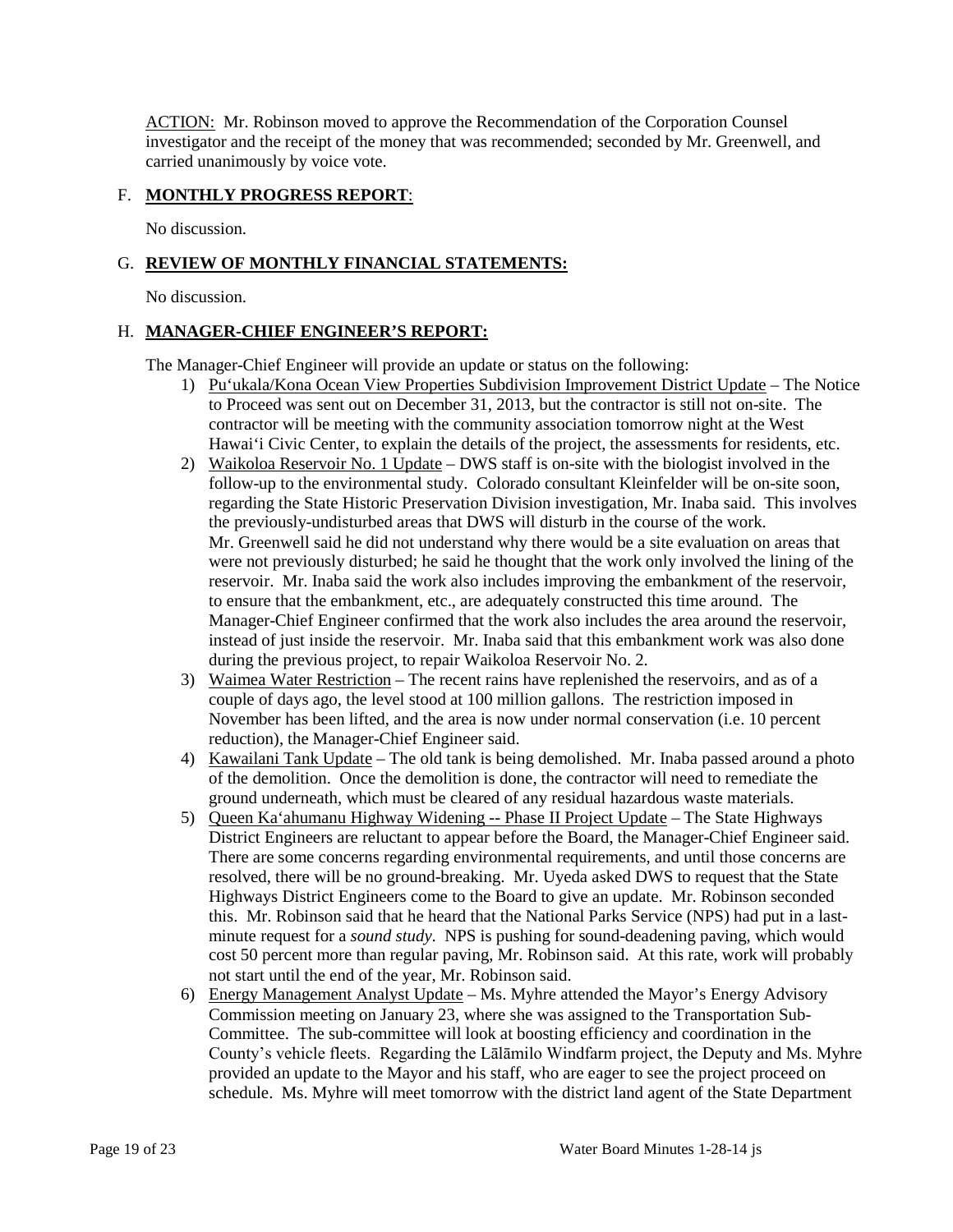of Land and Natural Resources (DLNR) on-site at Lālāmilo. The land agent has been assigned to the project as Ms. Myhre's single point of contact; Ms. Myhre will work with him on the lease and sub-lease of the Lālāmilo property. The land agent has not been to the site for a long time, so Ms. Myhre offered to give him a tour tomorrow.

- 7) Public Information and Education Specialist Update DWS has been working on a Source Water Protection grant that DOH gave funding for; this is designed to educate the public. Ms. Aton is doing outreach to elementary school students about source water protection; she did a presentation to third- and fourth-grade students at Waimea Country School. Ms. Aton attended training this month on Critical Water Infrastructure Disclosure on the Internet. DWS has been meeting with stakeholders and partner departments/agencies regarding the NPS petition to designate the Keauhou Aquifer as a Water Management Area. The Manager-Chief Engineer said that the State Commission on Water Resource Management (CWRM) will be doing a presentation on the NPS petition to the County Council in early February, probably in Kona. The presentation will be similar to the one by CWRM's Mr. Roy Hardy to the Water Board last year.
- 8) Recognition of Employee of the Quarter Mr. Sumada said that the Employee of the Quarter, Senior Account Clerk Ms. Colleen Nakamura is one of the most important people in DWS – she processes the payroll. He said that Ms. Nakamura is extremely dependable, and has never missed a payroll in 20 years of doing it; she has been with DWS nearly 30 years. Mr. Sumada said that DWS is fortunate to have Ms. Nakamura.

# I. **MANAGER-CHIEF ENGINEER'S QUARTERLY UPDATE:**

The Manager-Chief Engineer asked that this Item be deferred to the February meeting, pending meetings with Division heads.

# J. **MANAGER-CHIEF ENGINEER'S EVALUATION:**

The Board submitted the Summary Sheet to evaluate the Manager-Chief Engineer to the Water Board secretary before the meeting, and the summarized results were provided to the Board at the meeting.

Chairperson Kaneshiro suggested going into Executive Session.

The Manager-Chief Engineer said he was waiving his right to an Executive Session, and asked that the evaluation be done in open session. He said he believed his evaluation was really a reflection on his division heads; whether the evaluation is good or bad, he wanted the division heads to hear it directly from the Board. Having the evaluation in open session is part of an effort for DWS to be open, with the Minutes as public record. The proceedings will be open and transparent; the Manager-Chief Engineer said he had no problem waiving his right to Executive Session.

Mr. Taniguchi at this point said he would take over the proceedings, because the evaluation began in December under his administration. He thanked the Board for submitting their evaluation forms. He explained that the tally was done by breaking down all of the five evaluation categories, taking the total points, category by category, and then averaging them. As an example, in the Leadership category, the total points came to 37.6, and the average score was 4.2. Then, a tally was taken of the total of the five categories, and the average score came to 4.23 points, on a scale of 1 to 5. Mr. Taniguchi said that 4.23 equates to a rating of Commendable.

Chairperson Kaneshiro said that the Manager-Chief Engineer and Mr. Taniguchi now need to sign off on the Evaluation Form, which is the final step in the process. Chairperson Kaneshiro then asked to move on to the discussion of the Revised Performance Appraisal Form (i.e., Item 9(N). He asked if everyone had a copy of the form.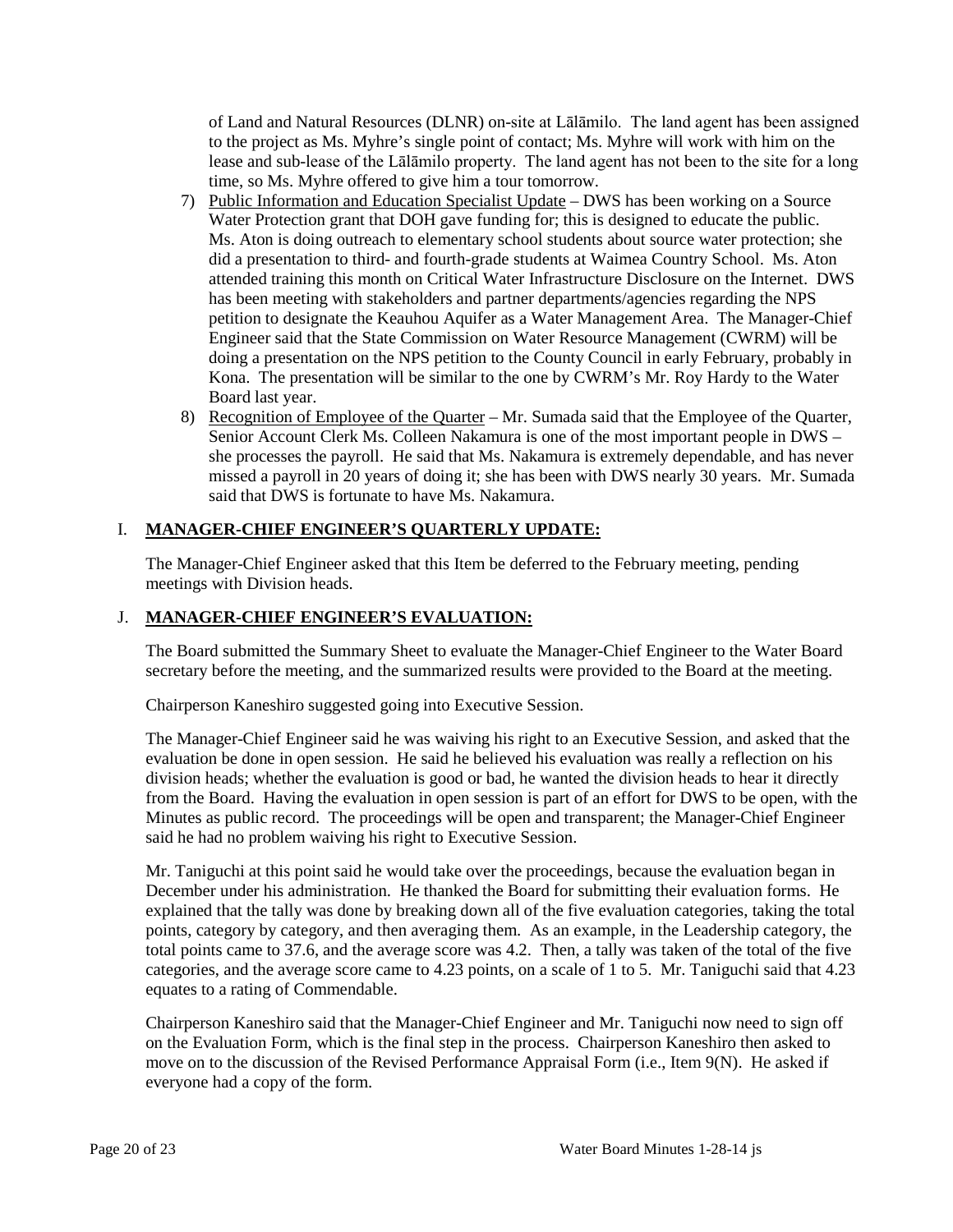The Manager-Chief Engineer said that before going to that Item, he thought that the salary for the Manager-Chief Engineer and the Deputy was part of the Evaluation Item.

Chairperson Kaneshiro said he would be talking about the salary.

The Manager-Chief Engineer asked whether the Board could discuss it now.

Chairperson Kaneshiro said okay, the new appraisal form matter could be deferred until later. Regarding the salary, the Chairperson said he wanted a volunteer from the Board to compile salary information on the Manager-Chief Engineer and the Deputy. Mr. Greenwell volunteeredr to do this, and will report on the salary information at the next Board meeting, where a decision on the salaries can be made, the Chairperson said. An Item on the salaries will be placed on the February Board Agenda, he said.

The Manager-Chief Engineer asked whether it would be proper for him to assist Mr. Greenwell with information.

Chairperson Kaneshiro said that Mr. Greenwell will surely be talking to the Manager-Chief Engineer and other people in order to gather the salary information.

The Manager-Chief Engineer said that DWS's Human Resources (H.R.) section has a lot of information that can be provided.

Mr. Arikawa said he was just going to suggest that Mr. Greenwell work with H.R.

Mr. Greenwell said yes, he would need to talk with H.R. on salary histories, salary scales, etc.

The Manager-Chief Engineer said he looked forward to talking with Mr. Greenwell.

Chairperson Kaneshiro said this report would be ready for the next Board meeting, when a decision on the salaries will be made.

# K. **EXECUTIVE SESSION REGARDING THE MANAGER-CHIEF ENGINEER'S EVALUATION:**

*(The Manager-Chief Engineer asked that the Executive Session be waived.)*

# L. **REVISED PERFORMANCE APPRAISAL FORM:**

Chairperson Kaneshiro asked if everyone had a chance to review the revised form; he said that the five appraisal categories remained the same. There were some changes that needed to be made.

Ms. Lee Loy, a member of the sub-committee that crafted the form, explained to the Board what changes were made. Ms. Lee Loy and Chairperson Kaneshiro looked at the Goals and Objectives and "measurables" for the Manager-Chief Engineer, and removed the ones that were already accomplished and re-tooled the ones that were ongoing. They looked at DWS's long-range plan, and identified other goals, and folded them into "measurables" for this calendar year. The form that was before the Board today is a cleaned-up version of last year's form, removing goals that have already been accomplished and adding new "measurables" for the Manager-Chief Engineer for 2014.

Mr. Taniguchi commended Ms. Lee Loy and Chairperson Kaneshiro on the good job they did. He recommended that the Board continue the Manager-Chief Engineer's Quarterly Updates, so that the Board can follow progress more easily.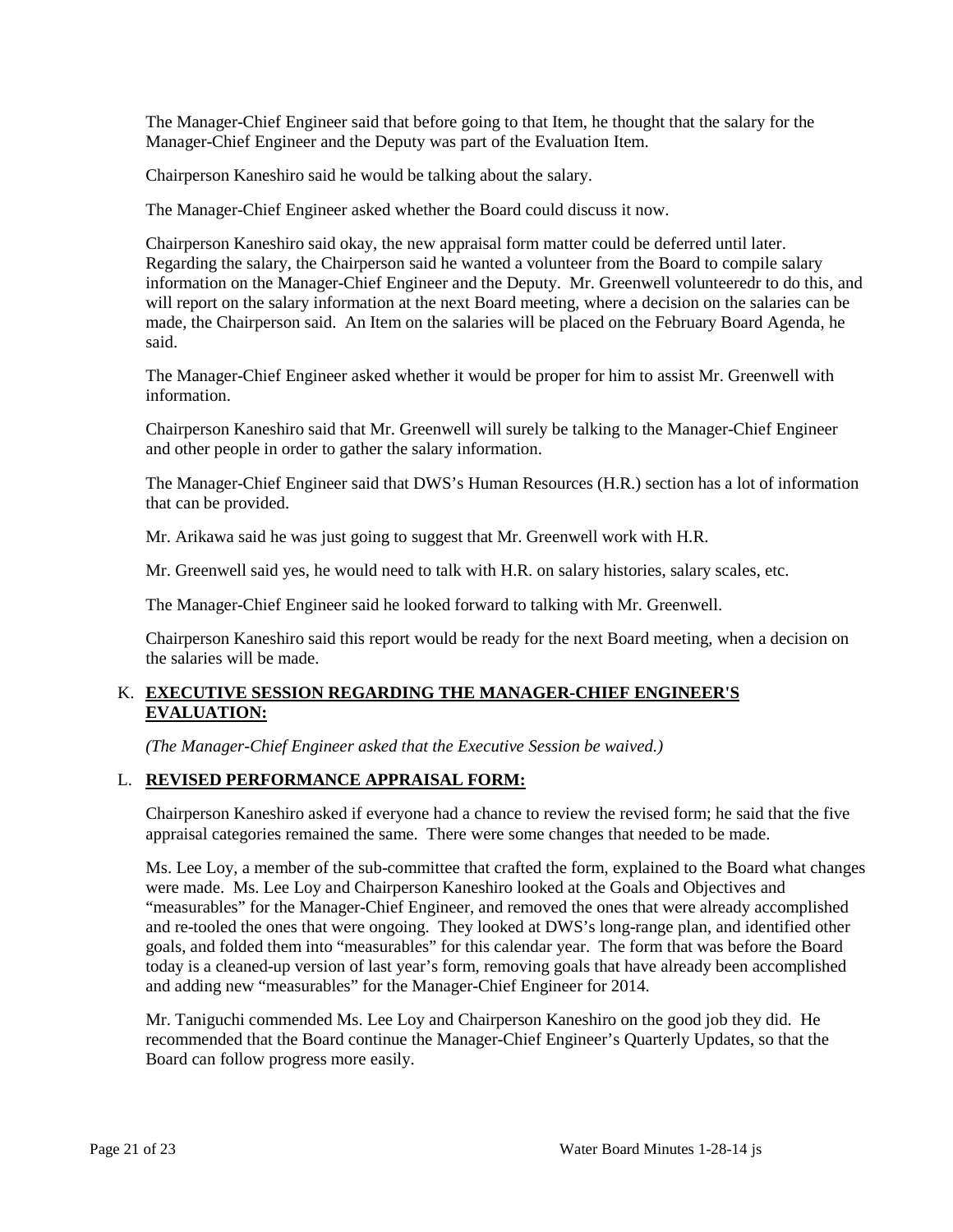The Manager-Chief Engineer said he really appreciated having this form, which will make it easier for him and DWS staff to update the Board. The new form really outlines the requirements. He noted that circumstances do change, and if there is a need to change or add things, that can be done.

Ms. Lee Loy thanked the Secretary and H.R. section chief Ms. Wanda Kapahu for helping to put the form together; it was truly a collaborative effort.

The Manager-Chief expressed his thanks for the time spent by Ms. Lee Loy and the Chairperson in putting the form together.

Ms. Garson, to allay any confusion, asked for confirmation that the Board would be adopting this new form today for the year 2014.

Chairperson Kaneshiro confirmed this.

Ms. Garson asked for confirmation that the form would also be used quarterly (i.e., to coincide with the Quarterly Update).

Mr. Taniguchi confirmed this.

Chairperson Kaneshiro said yes, it was a progress report on satisfying all of the goals set out on the form.

Ms. Garson acknowledged that she understood.

Chairperson Kaneshiro said that he and the Manager-Chief Engineer would sign off on the form every quarter.

The Manager-Chief Engineer confirmed this.

Chairperson Kaneshiro said the title of the form could now be changed to "2014 Evaluation," instead of "Revised."

MOTION: Ms. Lee Loy moved to approve the new Performance Appraisal Form for the year 2014; seconded by Mr. Robinson.

Mr. Greenwell said that it was good that DWS's checks and balances are working. From the Board's side, the Board gave approval of a good job by the Manager-Chief Engineer, and according to the auditors' report today, it is clear from the auditors' side that the Manager-Chief Engineer did a good job. Therefore, Mr. Greenwell believed that a good system of checks and balances is working here.

The Manager-Chief Engineer said he really appreciated the checks and balances, citing the assistance in daily matters from DWS staff, as well as DWS's legal counsel, Ms. Garson.

ACTION: Motion carried unanimously by voice vote.

### M. **CHAIRPERSON'S REPORT:**

Chairperson Kaneshiro said that he wanted to tweak the report form that Board members attending conferences fill out upon their return. He said he wanted to make the form more concise and simpler. Members would be asked what they learned at the conference, and what they brought back that can help the Board and DWS. He said that the Board needs to look at the policy for attendance at conferences; the Board needs to get younger people involved. These are some of the things that the Board will be looking at this year.

Chairperson Kaneshiro confirmed the schedule for the 2014 Meeting dates and venues, as submitted at December's meeting.